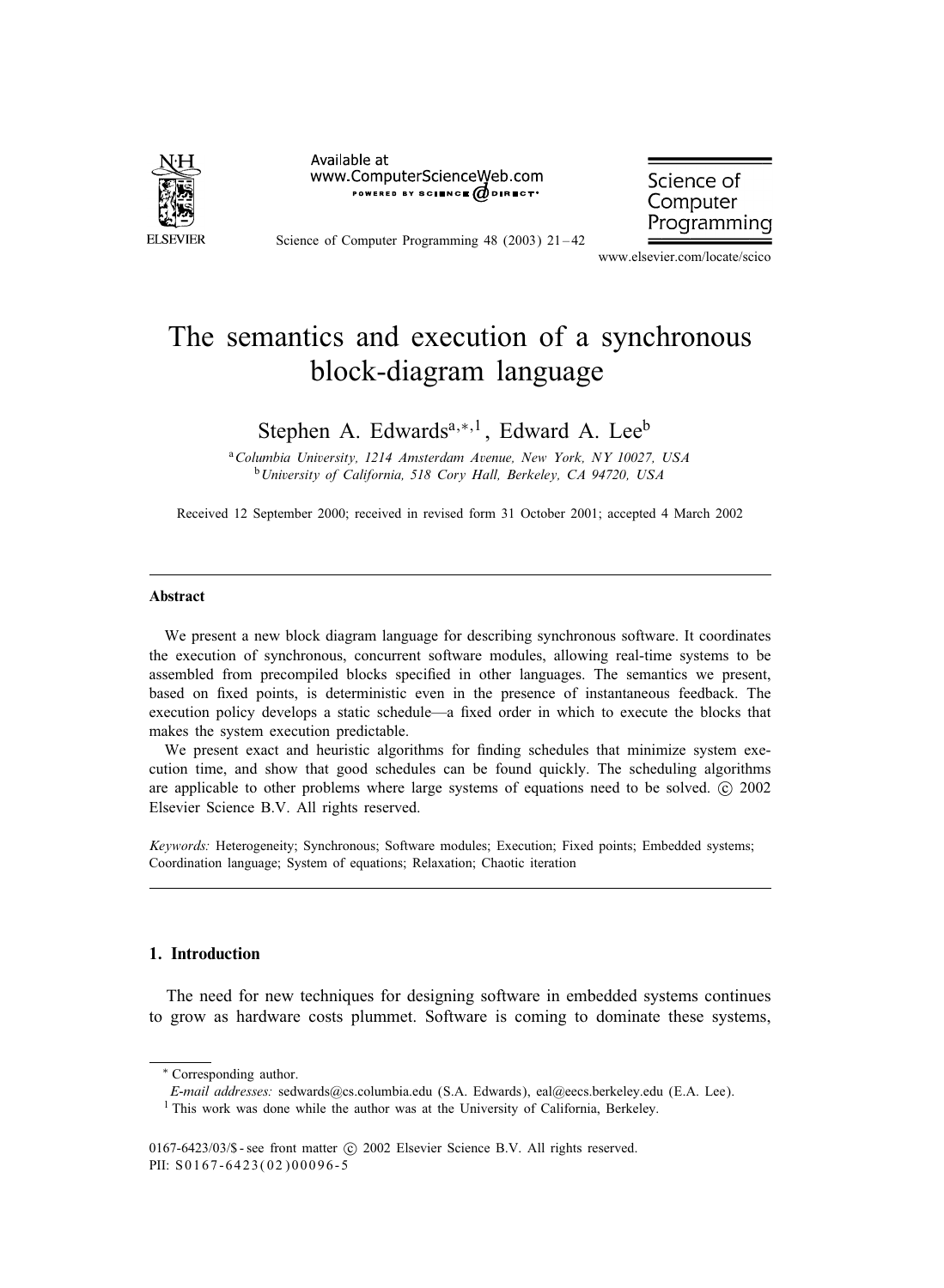yet most of it is still written using ad hoc techniques in languages designed for batch processing systems. Such techniques do not address concurrency and real-time constraints, two of the more challenging aspects of much embedded software. In this paper, we present a new coordination language better tuned to the problem of assembling efficient, predictable software for these systems.

Most embedded systems operate in real time, so *when* they perform a task is as important as the task itself. Digital logic designers have long built clocked systems to control when events occur, but only recently has this paradigm become available to software designers in the form of the so-called synchronous languages [\[4](#page-20-0)[,27\]](#page-21-0), which include Esterel [\[11\]](#page-20-0), Argos [\[36,37\]](#page-21-0), Lustre [\[19](#page-20-0)[,28\]](#page-21-0), and Signal [\[31\]](#page-21-0). These provide powerful primitives for synchronizing parts of a system to external inputs.

This paper proposes a synchronous coordination language that allows systems to be assembled from pieces specified in different languages. This allows each system design problem to be solved using the language best-suited for it, and improves reuse possibilities. Furthermore, the coordination language and its scheduling techniques can be used as a foundation for designing other languages.

Our systems consist of synchronously communicating blocks. Like all synchronous languages, it adopts a model of time like that used in synchronous digital circuits: in each cycle of the global clock, the system examines inputs from the environment, evaluates the function of the system (which depends both on those inputs and the system's state), and produces outputs that are sent to the environment or used to determine the state of the system in the next cycle. Within each cycle, the blocks communicate instantaneously (i.e., information generated in a cycle can be observed in the same cycle), and no restrictions are placed on their topology. In particular, instantaneous feedback is allowed.

Each block must be able to both evaluate its outputs based on its inputs and advance its state. Splitting these is necessary because a block may need to be evaluated more than once per cycle if it appears in a feedback loop. Blocks must not make any assumptions about the number of times they are evaluated since it is an unpredictable function of the whole system and the scheduling algorithm. In contrast, the state of each block is advanced exactly once per cycle after its outputs have been determined. As mentioned earlier, this may make the block compute a diFerent function in each cycle.

The main contribution of this coordination language is the ability to execute such systems without the compiler requiring information about the contents of the blocks, allowing them to be described in diFerent languages. Provided each block uses the same communication protocol and behaves monotonically (never "changes its mind" when presented with additional information), the systems are deterministic, deadlockfree, and can be executed efficiently and predictably.

The remainder of the paper is divided into two parts. The first half formally defines the semantics of these systems as the unique least fixed point of the function of all the blocks, thus proving the language is deterministic. The second half introduces techniques for scheduling and ultimately executing these systems in compliance with the semantics. Experimental results and a discussion of future work concludes the paper.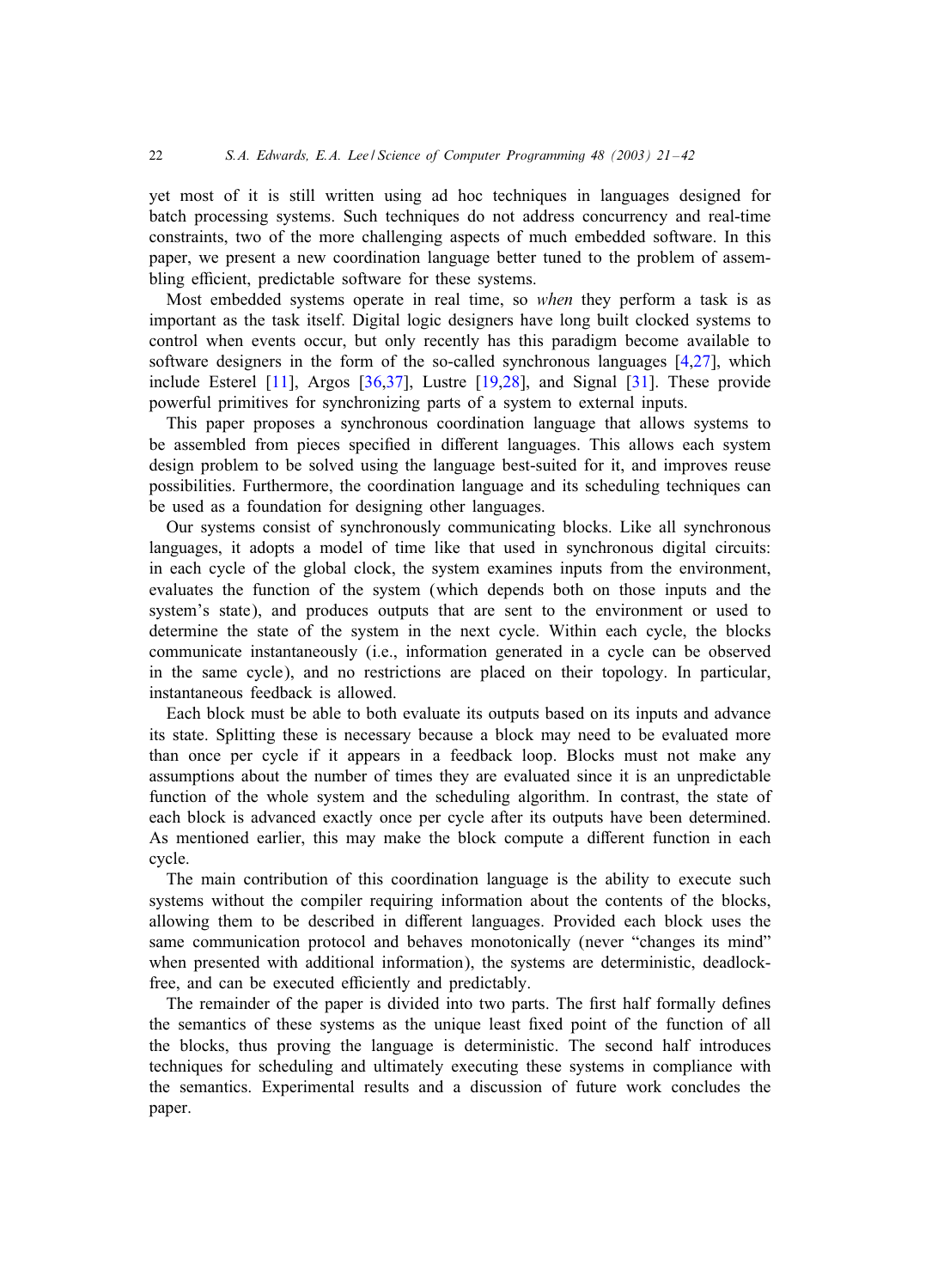<span id="page-2-0"></span>

Fig. 1. (a) A cyclic token-ring arbiter composed of three blocks. (b) The function within each block. (c) A truth table for the function arranged according to the number of defined inputs. A line indicates a single input becoming defined.

#### 2. Synchronous block diagrams

Our block diagram language is based on ideas from traditional zero-delay threevalued circuit simulation. Blocks compute a function of their inputs and communicate through zero-delay "wires" that convey values such as 0, 1, or undefined (we use  $\perp$  to represent this unknown value). Time is divided into a sequence of clock cycles, and in each cycle each block sets the values on its outputs depending on the value it sees on its inputs and the state of the system. Wires communicate instantaneously, i.e., when a block sets the value of an output wire, all blocks connected to that wire see the new value in the same clock cycle. The number and connectivity of the blocks does not change while the system runs.

The cyclic token-ring arbiter in Fig. 1 is typical of the systems that can be described with our block-diagram language.<sup>2</sup> This system arbitrates fairly among requests for exclusive access to a shared resource by marching a token around a ring. In each cycle the arbiter grants access to the first requestor to the right of the block with the token. Fig. 1b shows the function of each block, which passes the token around the

<sup>2</sup> Berry [\[9\]](#page-20-0) attributes this example to Robert de Simone.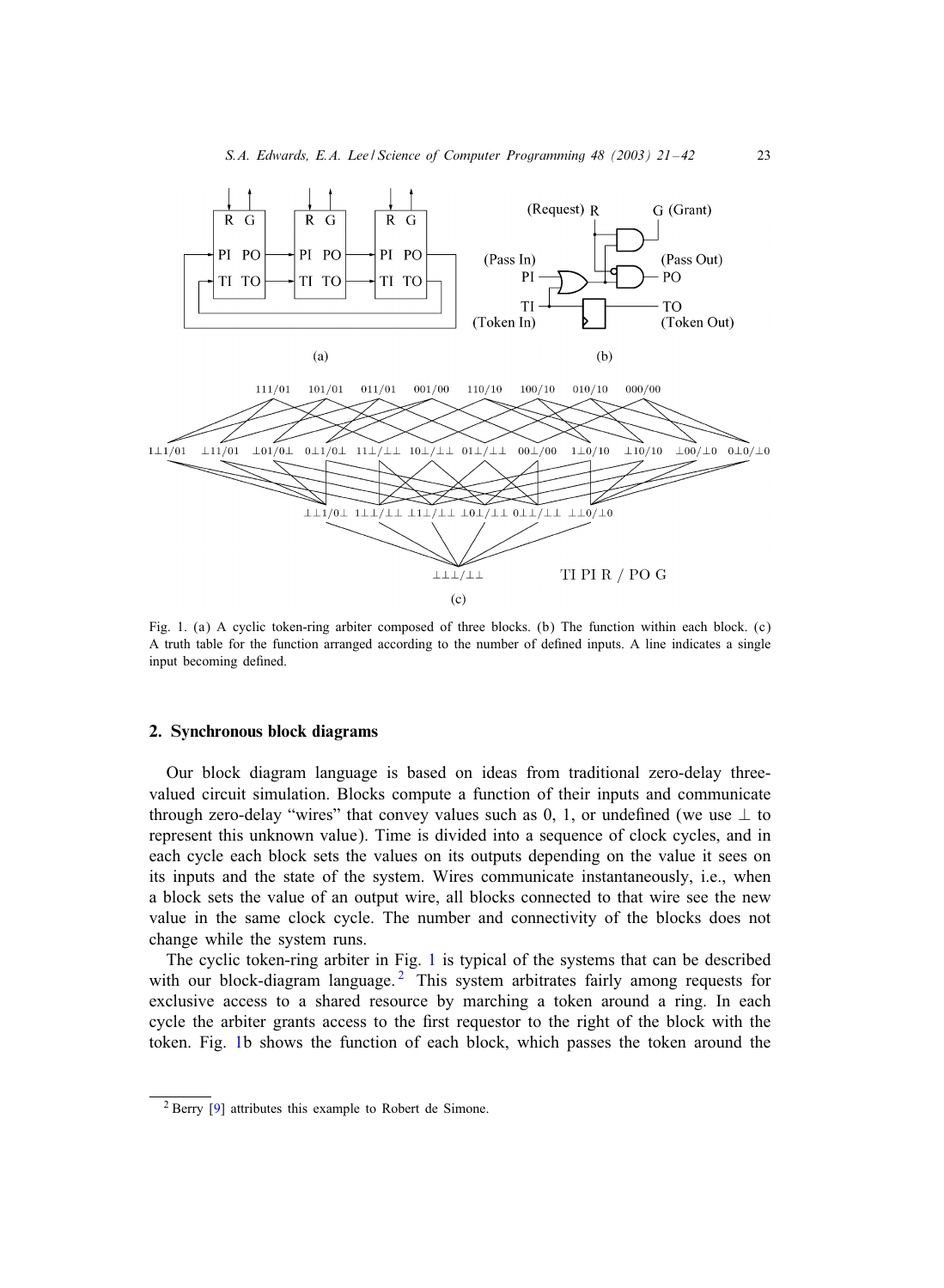

Fig. 2. Semantic challenges: (a) an ambiguous system, (b) a paradoxical system.

ring and either responds to a request or passes its opportunity to its right neighbor. At all times, exactly one of the latches stores a 1; the rest contain a 0.

It appears this system might deadlock since the PO output depends on the value of PI, which comes from the PO output of the block to its left, and so on around the ring. The presence of the "token"—actually a 1 value on one of the latches—breaks this deadlock by setting to 1 the TI input of the block immediately to the right of the token. The presence of this 1 establishes the output of the OR gate independently of the value of PI, breaking the deadlock situation.

The way the cyclic arbiter breaks its deadlock is typical: the feedback loop contains non-strict blocks that can be "short-circuited" to ignore inputs from the loop when certain patterns are applied to their inputs, thus breaking the deadlock. For a system to be deadlock-free, it is necessary (but not sufficient) for each feedback loop to contain at least one non-strict block—one that can produce a partially defined output in response to a partially defined input. A three-valued OR gate is typical of a non-strict block: if one of its inputs is 1, its output is 1 regardless of the value on the other input. Similarly, AND gates, multiplexers, and delay elements are all non-strict. Functions that always require all their inputs, such as inverters and exclusive-OR gates, are strict. A feedback loop containing only exclusive-OR gates will always deadlock.

The main objective of our block-diagram language is to handle systems like the cyclic arbiter that may appear to deadlock but do not because of behavioral details. Specifically, we are able to define the semantics of and simulate such systems without detailed knowledge of the functions computed by each block. This is useful in software systems linked together from pieces that are compiled separately or whose blocks are specified using different languages. We used a circuit diagram to define the function of the blocks in this example, but could just have easily used a synchronous language such as Esterel.

Systems with paradoxes and ambiguity, such those in Fig. 2 have a natural interpretation in this framework: the undefined value  $\perp$  appears on wires participating in unbroken feedback loops. For example, the system with the single buFer in Fig. 2a appears to be satisfied with any value on its single wire, but our deterministic semantics declare the undefined value  $\perp$  to be the only correct solution. Similarly, the paradoxical system in Fig. 2b seems to have no satisfying assignment. However, since the inverter must produce  $\perp$  in response to a  $\perp$  input, our semantics say both wires take the value  $\perp$ .

In the remainder of this section, we put the semantics of our language on firm mathematical ground by defining it as the least fixed point (LFP) of the function of all the blocks and using a well-known fixed point theorem to show that this is unique. The second half of the paper discusses how to efficiently evaluate this LFP.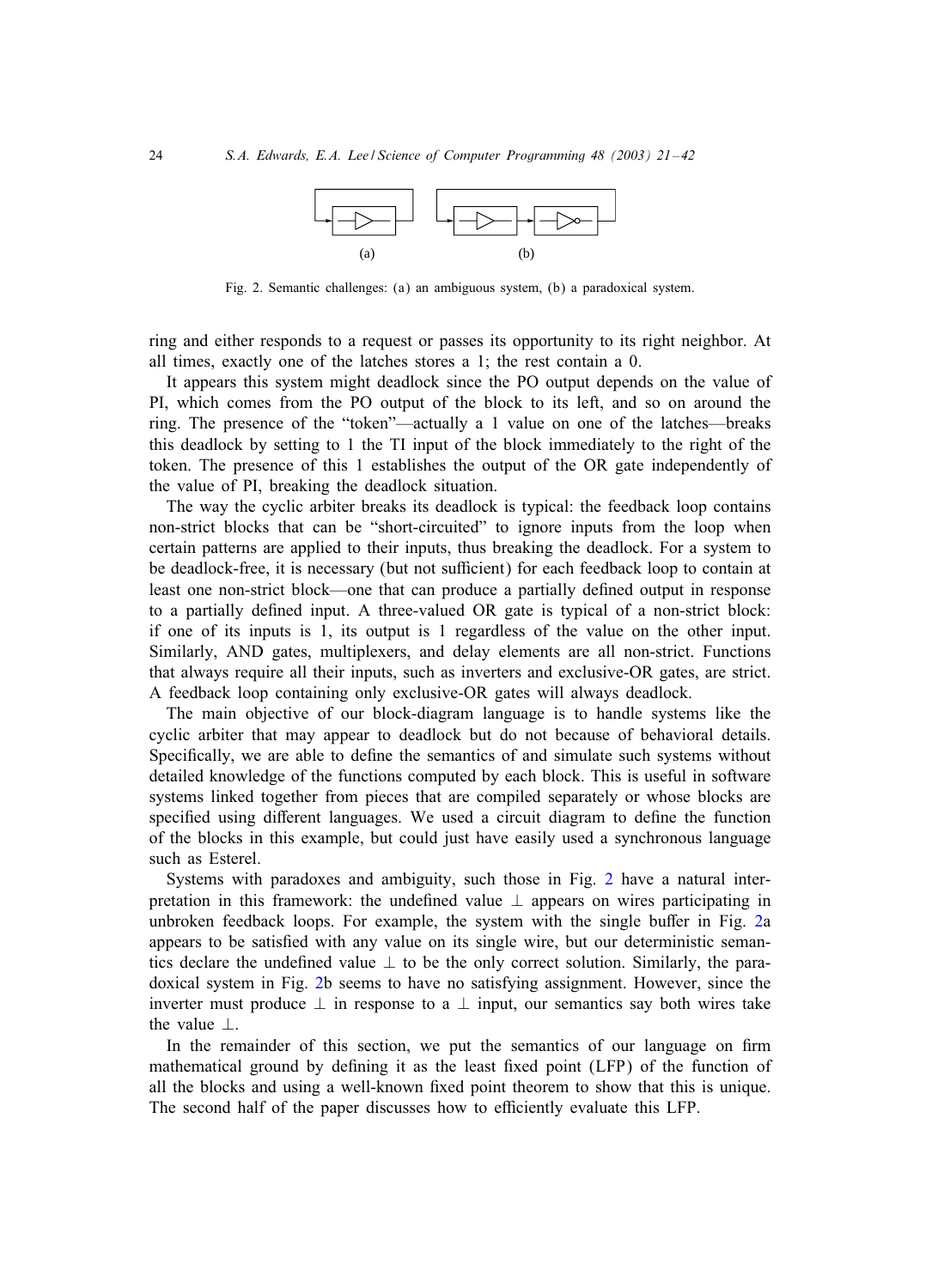#### *2.1. Semantics*

We base the semantics of our systems on three main concepts. First, the values passed through wires are taken from a complete partial order—a set whose elements are ordered by how much "information" each contains. Second, the blocks are restricted to compute functions that are monotonic with respect to this order, so they never decrease or change existing information when presented with additional information. Finally, a well-known theorem guarantees that such monotonic functions have a unique least fixed point, which we define as the behavior of the system in each clock cycle.

Our coordination language permits the unknown value, written  $\perp$ , on a wire, which is used to represent wires in feedback loops with ambiguous or contradictory values. Formally, each wire takes a value from a partially ordered set  $V$  with a binary relation  $\subseteq$  that is reflexive  $(x \subseteq x)$ , antisymmetric (if  $x \subseteq y$  and  $y \subseteq x$  then  $x = y$ ), and transitive (if  $x \sqsubseteq y$  and  $y \sqsubseteq z$  then  $x \sqsubseteq z$ ). We construct such sets by "lifting" a set. Starting with a set V' of defined values such as  $\{0, 1\}$  or the integers, lifting V' adds the undefined element  $\perp$  (i.e.,  $V = {\perp} \cup V'$ ) and imposes the order  $\perp \sqsubseteq \perp, \perp \sqsubseteq v'$ , and  $v' \sqsubseteq v'$  for all  $v' \in V'$ . This order leaves distinct members of the set V' incomparable, e.g., neither  $0 \sqsubseteq 1$  nor  $1 \sqsubseteq 0$ .

The  $\subseteq$  relation naturally extends to vectors  $((a_1,...,a_n) \sqsubseteq (b_1,...,b_n)$  iff  $a_1 \sqsubseteq b_1$ ,  $a_2 \sqsubseteq b_2, \ldots$ , and  $a_n \sqsubseteq b_n$ ) and imposes an information ordering in the sense that if  $a \sqsubseteq b$ , then there are only two possibilities for corresponding elements of a and b: they can be identical, or  $a_k = \perp$  and  $b_k \in V'.$ 

To ensure deterministic semantics, we require that each block compute a monotonic function of its inputs (i.e., a function F for which  $x \sqsubseteq y$  implies  $F(x) \sqsubseteq F(y)$ ). This has a natural interpretation: presenting a block with a more-defined input always produces a more-defined output or the same value.

Fig. [1c](#page-2-0) is an oddly drawn truth table for the function of an arbiter block that shows it is monotonic. Input/output pairs are separated by a slash and arranged such that following a line upward always leads to a more defined input. Careful inspection of the diagram will show that the outputs also always become more defined along an upward path, implying the function is monotonic. For example, the rightmost path is the sequence  $\perp \perp \perp / \perp \perp \rightarrow \perp \perp 0 / \perp 0 \rightarrow 0 \perp 0 / \perp 0 \rightarrow 000 / 00$ .

The fixed-point theorem operates on a totally ordered sequence called a chain, i.e., a set  $C \subseteq V$  such that  $x \sqsubseteq y$  or  $y \sqsubseteq x$  for all  $x, y \in C$ . The maximum length of these chains is important, so we define the *height* of a partially ordered set  $V$  as the size of the longest chain in  $V$ . A lifted set that represents the value on a single wire has height two, since the longest chains all look like  $\{\perp, v'\}$  for some  $v' \in V'$ . The height of an *n*-valued vector of elements of V is  $n + 1$  (vectors in the longest chain have between 0 and  $n \perp$  elements).

The fixed-point theorem we use also applies to sets with infinite-height chains, but this requires chains and functions to stay bounded. An upper bound  $b \in V$  of a set S  $\subseteq$  V satisfies  $s \sqsubseteq b$  for all  $s \in S$ . The least upper bound, if it exists, is the unique element lub S such that lub  $S \sqsubseteq b$  for all upper bounds b. A complete partial order (bounded on infinite chains) is a set  $V$  that is partially ordered, has a distinguished bottom element  $\perp$  such that  $\perp \sqsubseteq v$  for all  $v \in V$ , and all chains  $C \subseteq V$  have a least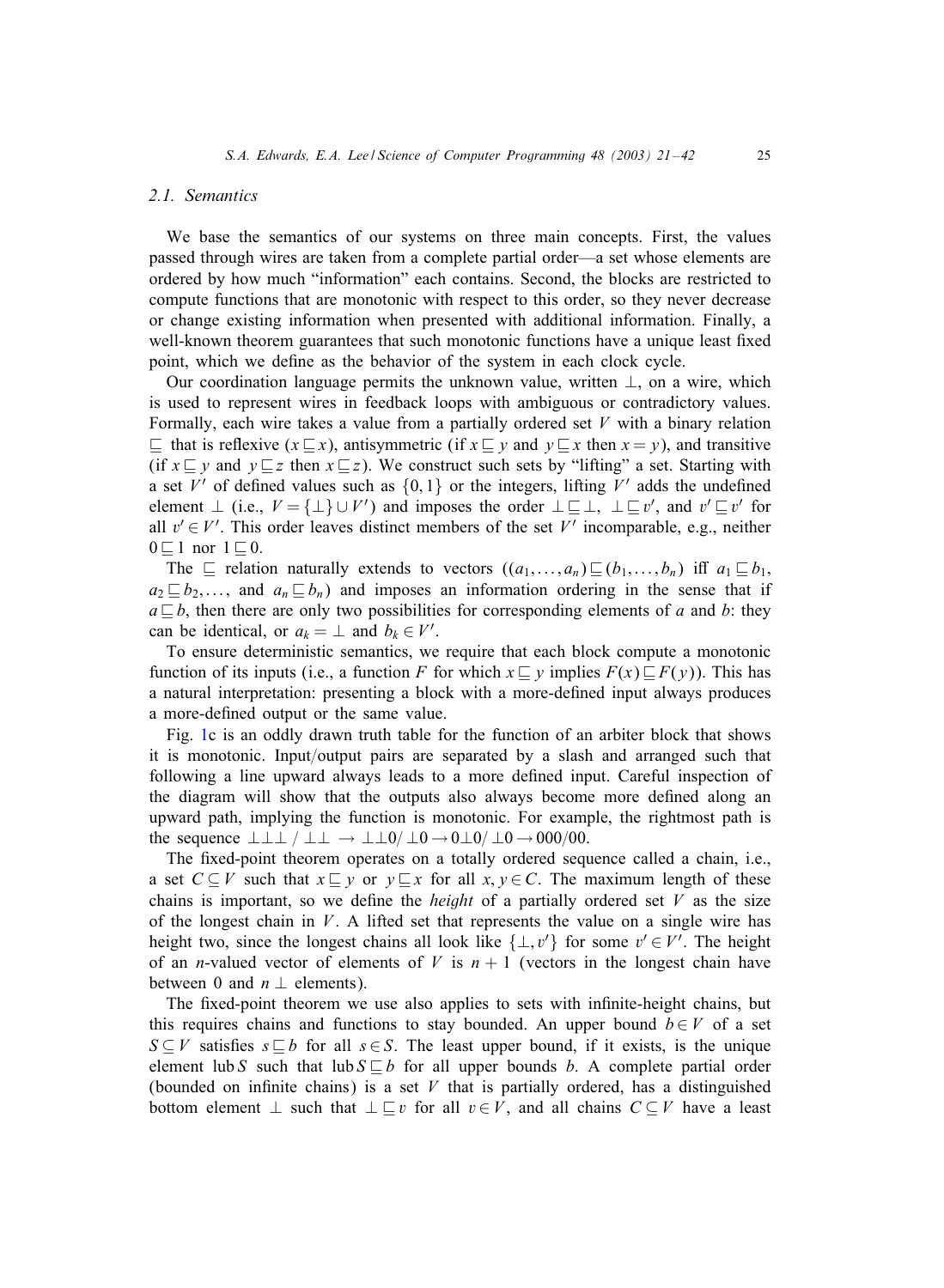<span id="page-5-0"></span>

Fig. 3. (a) A system, (b) its dependency graph (each output is a node, an arc is drawn from each output driving an input on the block, self-loops are omitted), and (c) the dependency graph after removing nodes 2 and 4. Each node corresponds to an output and each arc represents a functional dependence.

upper bound. A function  $F: V \to V$  is continuous (bounded on infinite chains) if for all chains  $C \subseteq V$ ,  $F(\text{lub } C) = \text{lub } \{F(c): c \in C\}$ .

Since all the chains in our domains (i.e., finite vectors of lifted sets) are finite, our partial orders are complete because finite chains always have a least upper bound. Furthermore, it is not difficult to show that our monotonic functions, since they are defined on sets with only finite chains, are also continuous.

We define the semantics of our systems as the least fixed point of a function. A fixed point of a function F is simply a value x satisfying  $F(x) = x$ . For block diagrams, this corresponds to the case where the output of each block produces matching inputs. In short, the inputs and outputs of each block are consistent. A function may have many fixed points, but we are interested in the least-defined fixed point lfp  $F$ , which by definition satisfies  $F(\text{lfp } F) = \text{lfp } F$  and  $\text{lfp } F \sqsubseteq x$  for all fixed points x of F. A fixed point is attractive as a definition of behavior because it corresponds to the intuitive notion of a consistent state of the system. Furthermore, the least fixed point can be reached purely through deductive reasoning (i.e., it is unnecessary to make and test hypotheses to compute the least fixed point, which is not the case with other fixed points), and it is unique, making systems deterministic.

The key theorem that defines the semantics and guarantees determinism is a folk theorem variously attributed to Knaster, Tarski, and Kleene [\[30\]](#page-21-0).

Theorem 1. *The least 5xed point of a continuous function* F *on a complete partial order is unique and equal to the least upper bound of the chain*  $\{\perp, F(\perp), F^2(\perp), ...\}$ .

Finally, we are in a position to define the semantics of our systems. The function for the system is derived from the functions of the blocks and their connectivity. Consider the system in Fig. 3a. The functions of its three blocks are

$$
A: I \times S \times V^2 \to V^2,
$$
  
\n
$$
B: I \times S \times V^4 \to V^2
$$
, and  
\n
$$
C: I \times S \times V^4 \to V^3
$$
,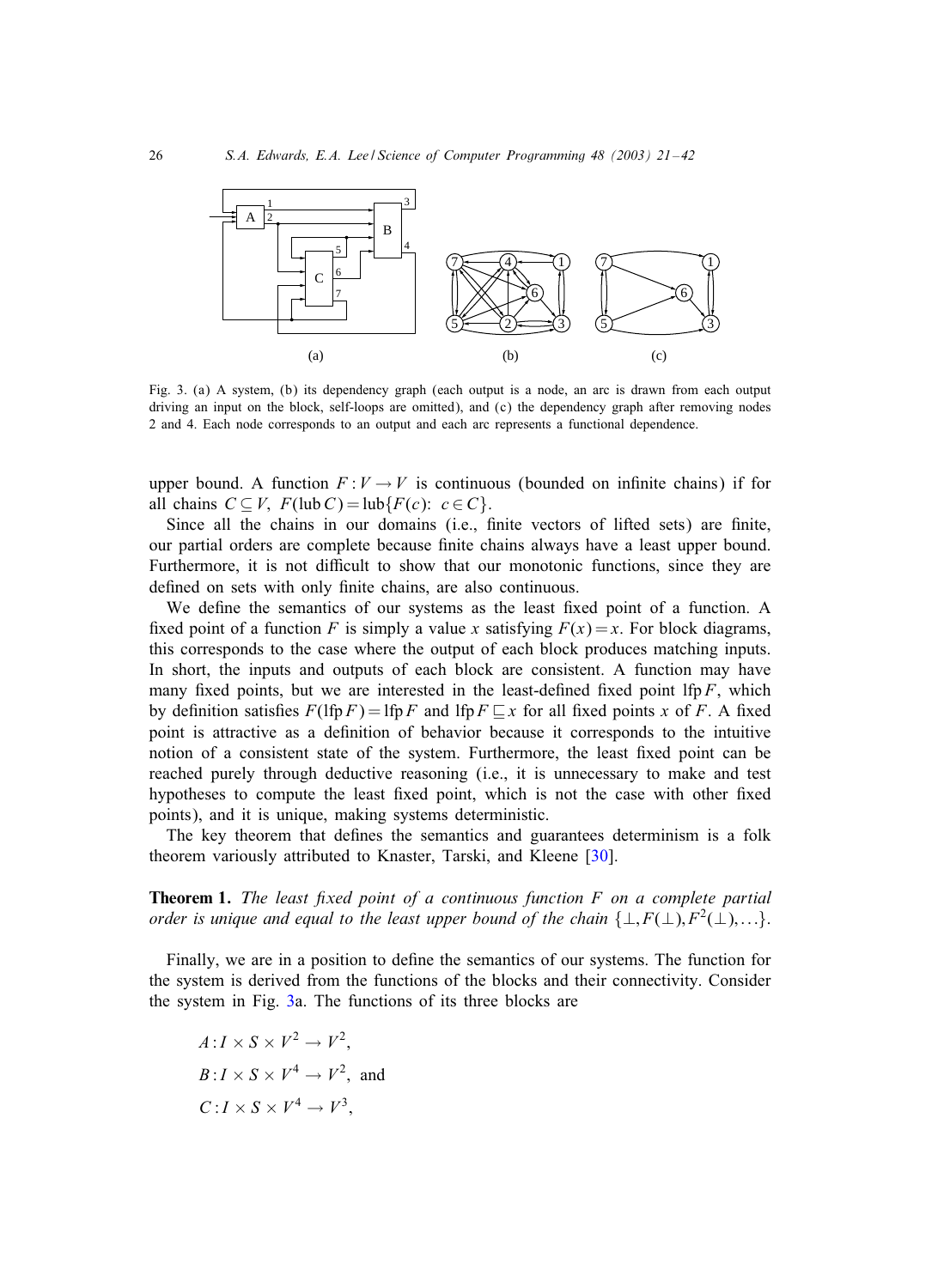where I is the set of all possible inputs to the system and S is the set of all possible states of the system. Although block  $A$  is drawn with three inputs, the  $A$  function is only defined on  $V^2$  because only two of its inputs are connected to internal wires. The effect of the external input is felt through A's dependence on I; B and C are probably independent of  $I$ . This very abstract model of both inputs and system state is sufficient for our purposes. The semantics treats environment inputs and system state equivalently: they simply select the functions computed by the blocks. The only requirement is that  $A, B$ , and  $C$  be monotonic with respect to outputs.

The function of this system  $G: I \times S \times V^{\perp} \to V^{\perp}$  maps the input, state, and seven current output values to a new set of seven output values. We will define the semantics as the least fixed point of this function.

Each component of the vector-valued G function is an output of one of the blocks and is a component of one of the block functions. For example,  $G_1$  is the function for output 1, which is the first output of block A. The two non-external inputs of block A are driven by outputs 3 and 7, so

$$
G_1(i,s,v_1,\ldots,v_7)=A_1(i,s,v_3,v_7),
$$

where  $A_1$  is the function for the first output of block A.

The other component of the  $G$  function are defined similarly

$$
G_2(i, s, v_1, \dots, v_7) = A_2(i, s, v_3, v_7),
$$
  
\n
$$
G_3(i, s, v_1, \dots, v_7) = B_1(i, s, v_1, v_2, v_5, v_6),
$$
  
\n
$$
G_4(i, s, v_1, \dots, v_7) = B_2(i, s, v_1, v_2, v_5, v_6),
$$
  
\n
$$
G_5(i, s, v_1, \dots, v_7) = C_1(i, s, v_5, v_2, v_4, v_7),
$$
  
\n
$$
G_6(i, s, v_1, \dots, v_7) = C_2(i, s, v_5, v_2, v_4, v_7),
$$
 and  
\n
$$
G_7(i, s, v_1, \dots, v_7) = C_3(i, s, v_5, v_2, v_4, v_7).
$$

In general, an *n*-output system implies a system function  $G: I \times S \times V^n \rightarrow V^n$  constructed in this way. The behavior of the system in a cycle in state  $s \in S$  with inputs  $i \in I$  is the least vector  $x \in V^n$  that satisfies

$$
G(i, s, x) = x.\tag{1}
$$

**Theorem 2.** *There is always a unique least x that satisfies* (1), *so these systems are deterministic*.

**Proof.** This follows from Theorem [1](#page-5-0) because  $V^n$  is a complete partial order and  $G(i, s, x)$  is continuous w.r.t. x because it is a vector-valued combination of the monotonic (and hence continuous because chains in V are finite) block functions.  $\square$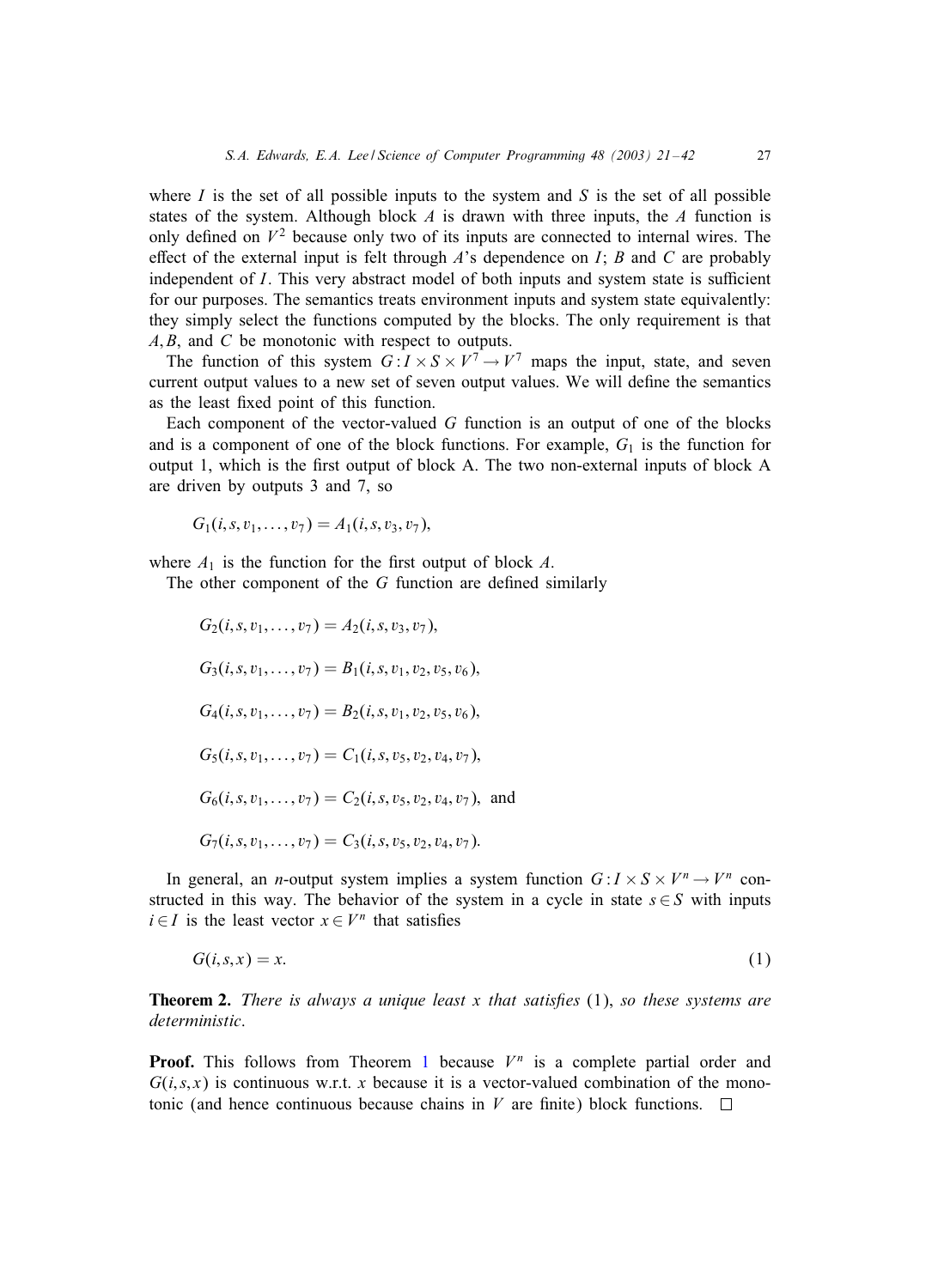# <span id="page-7-0"></span>3. Execution

In each cycle, the semantics of our block diagram language requires us to find the least fixed point of  $G$ , the monotonic function describing the composition of all the blocks in the system. We compute this fixed point by evaluating the functions of the blocks in a particular order—a schedule—that guarantees that the final result is the least fixed point.

We obtain these schedules through a divide-and-conquer approach. The "conquer" part comes from the iteration in Theorem [1,](#page-5-0) which says the LFP of a function G can be computed by taking the least upper bound of the chain  $\{\perp, G(\perp), G^2(\perp), ...\}$ . Because chains in our domain (the vector of all block outputs) are finite, this reduces to evaluating G until a fixed point is reached. Specifically, an *n*-output system has chains of height  $n+1$ , so we are guaranteed to reach the LFP after n evaluations of G.

The "divide" part of our divide-and-conquer algorithm comes from Bekić's theorem [\[3\]](#page-20-0):

**Theorem 3** (Bekić). Let  $X : V^m \times V^n \rightarrow V^m$  and  $Y : V^m \times V^n \rightarrow V^n$  be continuous fun*ctions on a complete partial order. Then the least fixed point of*  $X \times Y : V^m \times V^n \rightarrow V^m$  $\times V^n$  *is*  $(\hat{x}, \hat{y})$ *, where* 

$$
\hat{x} = \text{Ifp}_x X(x, \text{Ifp}_y Y(x, y)),\tag{2}
$$

$$
\hat{y} = \text{Ifp}_y Y(\hat{x}, y),\tag{3}
$$

*and* lfp,  $f(x, y)$  *is a function of* y, *say*  $g(y)$ , *that is the least function that satisfies*  $f(g(y), y) = g(y).$ 

This provides a mechanism for evaluating the least fixed point of a vector-valued function by breaking it into two, evaluating the least fixed point of the first half, then using the result to evaluate the second half. At first glance, this is not helpful since evaluating the LFP of the first half requires evaluating the LFP of the second half along the way. However, the computation does become substantially simpler when  $X$ does not depend on its second argument:

**Corollary 1.** *If*  $X(x, y)$  *does not depend on* y, *then the least fixed point of*  $X \times Y$  *is*  $(\hat{x}, \hat{y})$  *where*  $\hat{x} = \text{lfp}_x X(x, z)$ ,  $\hat{y} = \text{lfp}_y Y(\hat{x}, y)$ , *and* z *is an arbitrary vector in*  $V^n$ .

This implies that the LFP of a system with no feedback can be evaluated by calculating the LFP of the blocks in topological order, i.e., by evaluating the blocks that depend only on external inputs first, then by evaluating blocks that only depend on that set of blocks, and so forth.

To illustrate our scheduling and execution procedure, consider the three-block system in Fig. [3a](#page-5-0). We represent its communication dependencies with the graph in Fig. [3b](#page-5-0), whose nodes represent outputs. An arc is drawn from nodes x to y if output y is on a block with an input connected to output  $x$ , e.g., there is an arc from nodes 5 to 3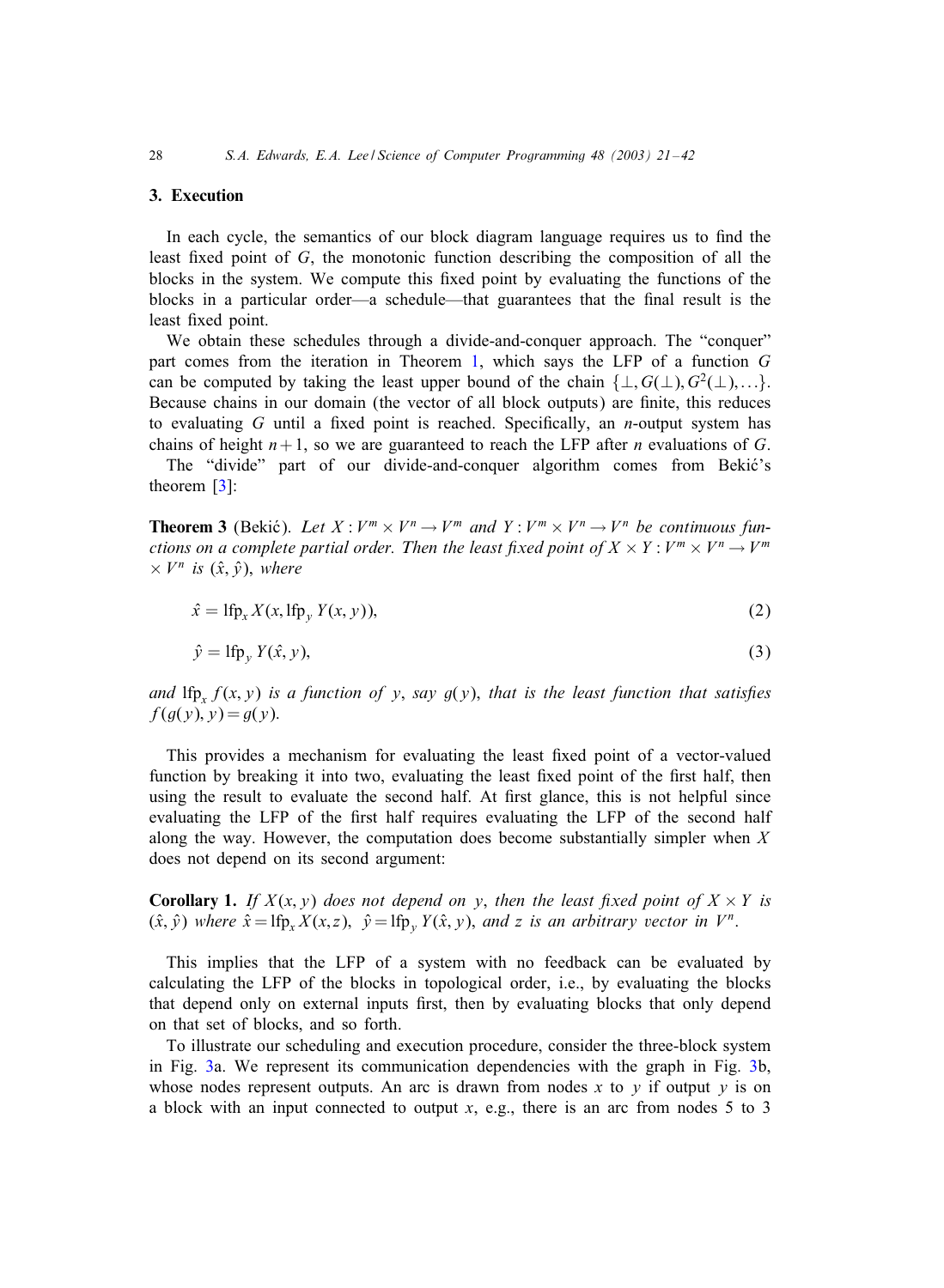

Fig. 4. Decomposing the dependency graph in Fig. [3b](#page-5-0) using Bekić's theorem. (a) A brute-force evaluation using Theorem [1](#page-5-0) involves evaluating a feedback loop with seven wires. Cost:  $7^2 = 49$ , (b) splitting it into two using Bekić's theorem (the  $X$  function contains nodes 2 and 4, the others are part of the Y function) transforms the graph into an inner feedback loop with five wires and an outer loop with two. Cost:  $2^2 + (2+1)5^2 = 79$ , (c) Further decomposing the Y function transforms the five-element feedback loop into two loops (5 and 7, 3 and 1) of one wire each. Cost:  $2^2 + (2 + 1)(3 + 1 + 3) = 25$ .

because output 5 drives block B, which produces output 3. Self-loops are omitted because they do not affect how rapidly a least-fixed-point computation converges. Specifically, if an output is  $\perp$  when the input is  $\perp$ , the output is consistent. If the output is not ⊥ when the input is ⊥, the output must remain at that non-⊥ value when the feedback is taken into account because the functions are monotonic.

One way to evaluate the LFP of the system is to directly apply the iteration of Theorem [1.](#page-5-0) If we assume evaluating a single block output has a cost of 1 (which we do throughout this paper), then because the height of the set with all vectors of length 7 is 8 (these vectors represent the values on all the wires) we need to evaluate all block outputs seven times. There are seven block outputs, so evaluating the system function once has cost 7. Thus, the total cost of evaluating the LFP of the system using a brute-force iteration is  $7^2 = 49$ .

Bekić's theorem and Corollary [1](#page-7-0) allow us to evaluate the LFP more cheaply. We cannot apply Corollary [1](#page-7-0) at first because the dependency graph is strongly connected, i.e., there is a directed path in both directions between every pair of nodes, implying every function is dependent on every other. So we use Bekić's theorem to evaluate the LFP.

Bekić gives us the freedom to divide the system function any way we like, so we will choose a decomposition with the goal of reducing the number of function evalu-ations. The algorithm we describe later (Section [3.3\)](#page-13-0) suggests we first choose the X function to consist of nodes 2 and 4, and  $Y$  to contain the rest. This decomposition is shown in Fig. 4b, which is drawn to suggest the application of Bekić's theorem. First, we calculate  $\hat{x} = \text{Ifp}_x X(x, \text{Ifp}_y Y(x, y))$  as follows. Starting with  $\hat{x}_0 = \perp$ , we evaluate  $\hat{x}$  in two iterations using  $\hat{x}_{k+1} = X(\hat{x}_k, \text{Ifp}_y Y(\hat{x}_k, y))$ , so  $\hat{x} = \hat{x}_2$ . In this computation, lfp<sub>y</sub>  $Y(\hat{x}_k, y)$  is calculated by taking five iterations of  $y_0 = \perp$ ,  $y_{i+1} = Y(\hat{x}_k, y_i)$ , and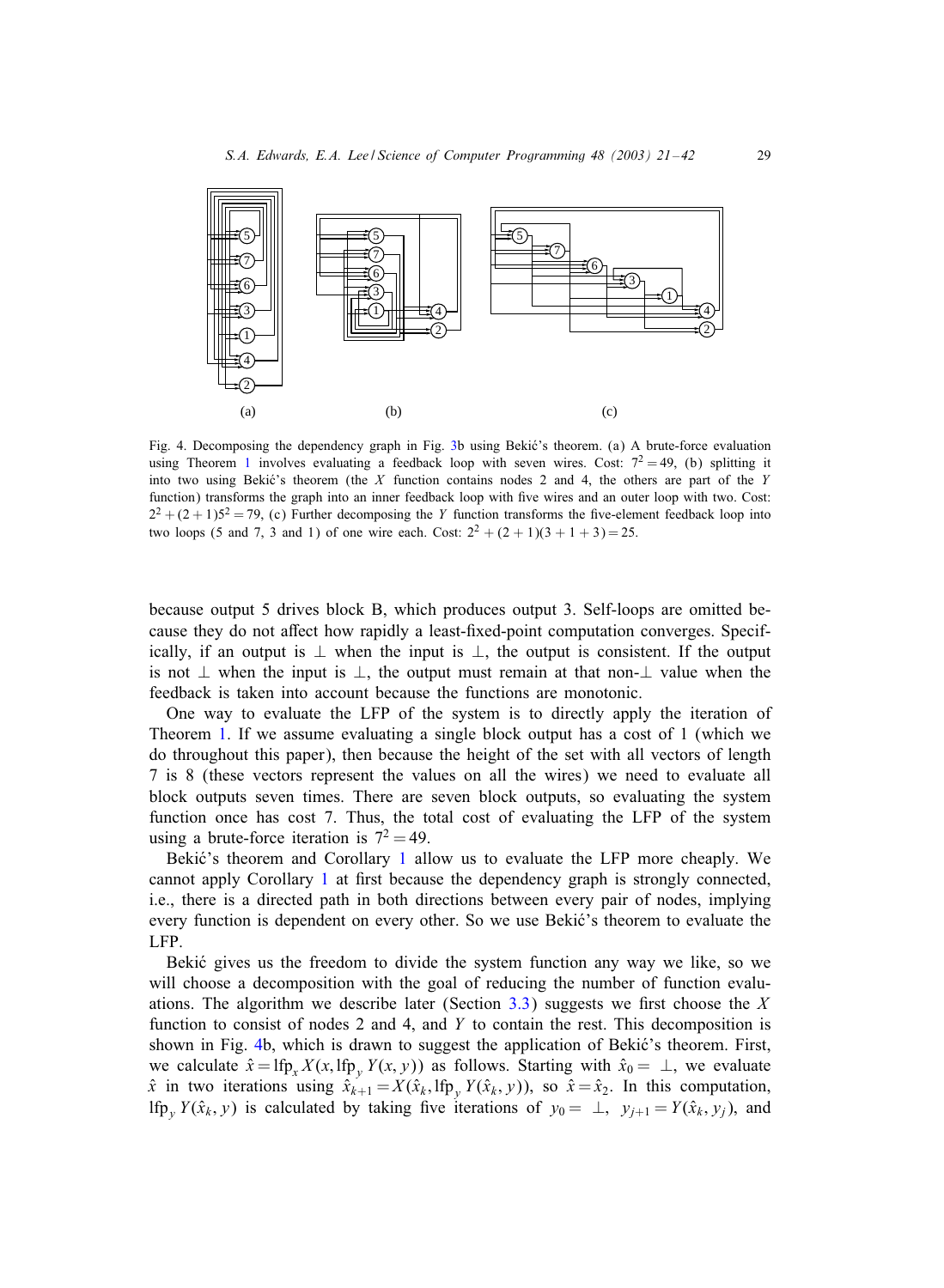lfp<sub>y</sub>  $Y(\hat{x}_k, y) = y_5$ . Once  $\hat{x}$  is evaluated, the final value of  $\hat{y}$  is evaluated by five more iterations of  $\hat{y}_0 = \perp$ ,  $\hat{y}_{i+1} = Y(\hat{x}, \hat{y}_i)$ , and  $\hat{y} = \hat{y}_5$ .

We assume evaluating each output has unit cost, so we compute the cost of this computation as follows. There are five outputs in the  $Y$  function, so  $Y$  costs 5 to evaluate. It takes five iterations to evaluate lfp,  $Y(x, y)$ , and this is done three times: twice to evaluate  $\hat{x}$ , and once more to evaluate  $\hat{y}$ . The X function is evaluated twice. Thus, the total cost is  $2^2 + (2+1)5^2 = 79$ , unfortunately higher than the cost of evaluating the LFP using brute force.

We can do better. Evaluating lfp<sub>y</sub>  $Y(x, y)$  is the most costly part of this computation because we evaluated it using brute force. But it can be further decomposed and evaluated more cheaply. Fig. [3c](#page-5-0) shows the dependency graph for the Y function consisting of three strongly connected components (an SCC is a maximal set of nodes with directed paths between all pairs)—nodes 5 and 7, node 6, and nodes 1 and 3—whose least fixed point can be evaluated more efficiently using Corollary [1.](#page-7-0) Furthermore, it is more efficient to use Bekić's theorem than brute force to evaluate the LFP of a two-output function.

To more succinctly represent these iterations, we introduce notation for representing a schedule, which indicates a sequence of nodes to evaluate. Juxtaposition is the fundamental part of the notation: writing  $ab$  means evaluate  $a$ , then evaluate  $b$ , each of which may be single nodes or more complicated schedules. A group of nodes surrounded by square brackets  $[n_1 \, n_2 \, \cdots]$  is evaluated in parallel. Note that the order of nodes within brackets is irrelevant since they are all evaluated at once. The most complicated notation in our schedules describes an evaluation according to Bekić's theorem and consists of two subschedules separated by a dot and surrounded by parenthesis with a superscript  $(s_1, s_2)^n$ , corresponding to *n* iterations of the sequence  $s_2$   $s_1$  followed by a single evaluation of  $s_2$ . So  $(s_1.s_2)^1$  expands to  $s_2$   $s_1$   $s_2$ ,  $(s_1.s_2)^2$  expands to  $s_2$   $s_1$   $s_2$   $s_1$   $s_2$ , and so forth. In the language of Bekić's theorem,  $s_1$  evaluates X and  $s_2$  is Y. In this notation, the brute-force, single decomposition, and multiple decomposition schedules for the example system are

$$
([5 7 6 3 1 4 2].)7,([4 2].([5 7 6 3 1].)5)2,([4 2].(5.7)1 6 (3.1)1)2.
$$

This last schedule implies the following sequence of node evaluations:

7 5 7 6 1 3 1 [4 2] 7 5 7 6 1 3 1 [4 2] 7 5 7 6 1 3 1

which has cost 25 (each node evaluation has unit cost), substantially better than the brute-force cost of 49.

Our schedules are a generalization of those proposed by Bourdoncle [\[13\]](#page-20-0), which always remove exactly one node from an SCC. This can lead to less efficient schedules for certain graphs, such as Fig. [3a](#page-5-0). Furthermore Bourdoncle's scheduling algorithm is heuristic and can miss the optimal schedule, although it runs faster.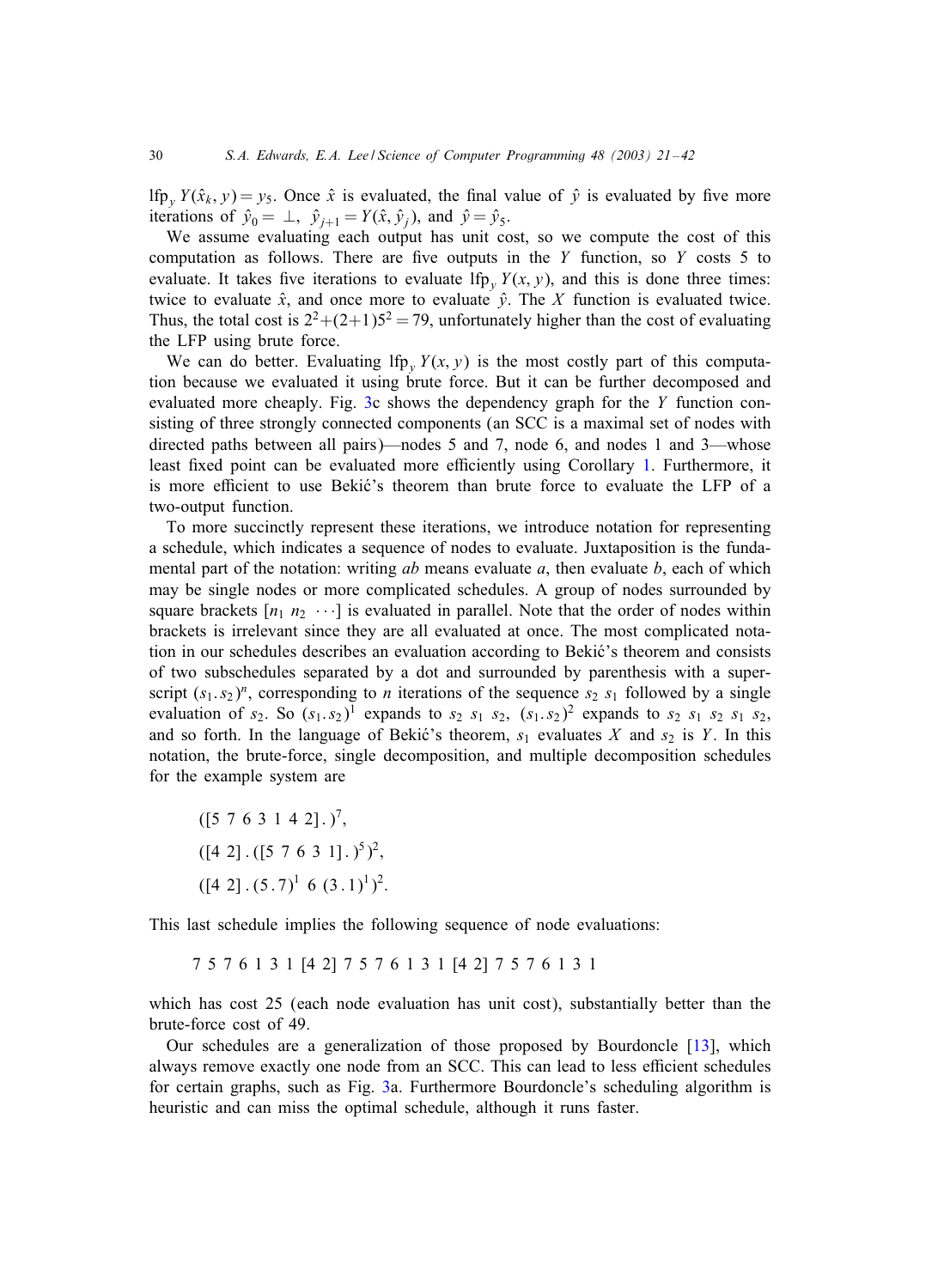#### <span id="page-10-0"></span>*3.1. Merging block evaluations*

These schedules describe evaluating nodes, yet in our language only blocks can be evaluated as a whole. The simple-minded approach of evaluating a whole block when the schedule calls for a single output on that block (i.e., a node) still produces the least fixed point because the blocks are monotonic. (It is easy to show that the sequence of intermediate results produced by evaluating nodes is a lower bound for the sequence produced by evaluating blocks.)

However, this approach is wasteful because it may perform more evaluations than necessary. To eliminate some (but not all) of this inefficiency, we propose the following algorithm that can reorder a schedule to take into account block evaluations.

First, consider the following rewrite rules. Written in a deductive style, they imply the subexpression above the bar can be rewritten as the subexpression below the bar when the condition on the right is true. Two helper functions simplify the conditions:  $O(s)$  is the set of all indices that appear in subexpression s, and  $I(i)$  is the set of predecessors of node  $i$ , i.e., all the nodes that directly affect output  $i$ 

$$
\frac{s \, i}{i \, s} \text{ when } I(i) \cap \mathcal{O}(s) = \emptyset,
$$
\n
$$
(4)
$$

$$
\frac{(s_1 \cdot s_2)^n i}{(s_1 \cdot s_2 i)^n} \text{ always,}
$$
 (5)

$$
\frac{(s_1 \cdot s_2)^n i}{(s_1 i \cdot s_2)^n} \text{ when } I(i) \cap O(s_2) = \emptyset,
$$
\n(6)

$$
\frac{(is_1 \cdot s_2)^n}{(s_1 \cdot s_2 \, i)^n}
$$
 always, (7)

$$
\frac{i_1 \cdots i_n}{[i_1 \cdots i_n]} \text{ when } \forall j < k, \ \mathcal{O}(i_j) \cap I(i_k) = \emptyset,
$$
\n
$$
(8)
$$

$$
\frac{[i_1 \cdots i_n]}{i_1 \cdots i_n}
$$
 always. (9)

The first rule, (4), follows from noting that i can be evaluated before s if i does not use any of the outputs from  $s$ . Note that  $s$  may depend on  $i$ , but evaluating  $i$ earlier only means the least fixed point may be reached sooner because the functions are monotonic.

Rule (5) actually increases the number of evaluations since

$$
(s_1 \cdot s_2)^n i = s_2 s_1 s_2 \cdots s_1 s_2 i
$$
 and  
 $(s_1 \cdot s_2 i)^n = s_2 i s_1 s_2 i \cdots s_1 s_2 i$ .

Rule  $(6)$  requires that i does not use any outputs of  $s<sub>2</sub>$ . Examining the bottom sequence shows why this restriction is necessary: the final  $i$  is moved to just before the final evaluation of  $s_2$ :

$$
(s_1 i . s_2)^n = s_2 s_1 i s_2 s_1 i \cdots s_1 i s_2.
$$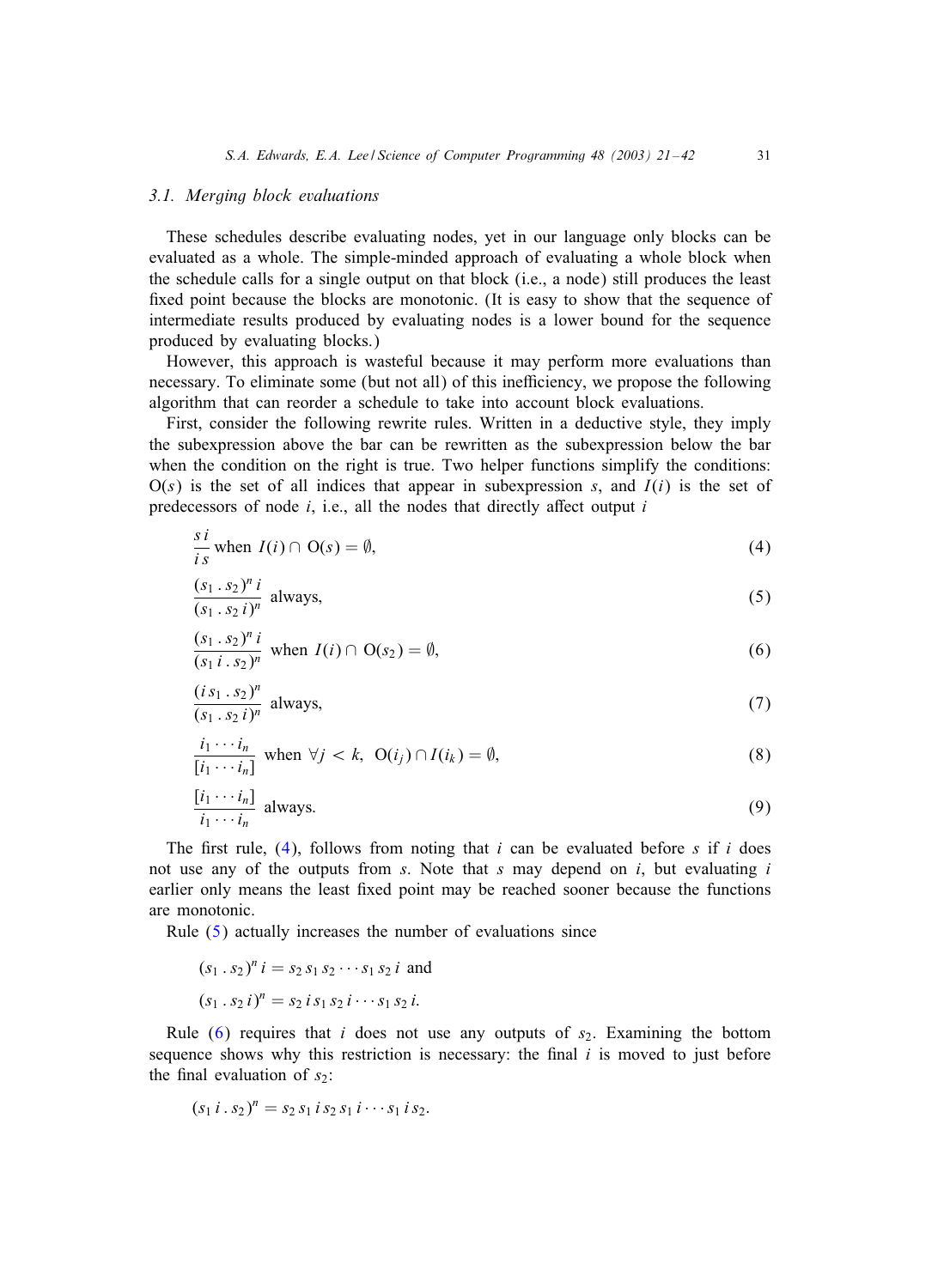Rule  $(7)$  just adds a trailing evaluation of i

$$
(is_1 \tcdot s_2)^n = s_2 \tcdot s_1 \tcdot s_2 \tcdot s_1 \tcdot \tcdot s_1 \tcdot s_2,
$$
  

$$
(s_1 \tcdot s_2 \tcdot i)^n = s_2 \tcdot s_1 \tcdot s_2 \tcdot s_1 \tcdot \tcdot s_1 \tcdot s_2 \tcdot i.
$$

Rule [\(8\)](#page-10-0) says that any sequence of nodes that do not depend on partial results may be evaluated in parallel. And rule [\(9\)](#page-10-0) says nodes evaluated in parallel can always be evaluated in sequence: the parallel result is always a lower bound for the series result because the functions are monotonic.

Together, these rules suggest an algorithm for rewriting schedules to better suit block evaluations. The goal of the algorithm is to move outputs on the same block together so they can be coalesced into a single parallel (block) evaluation by [\(8\)](#page-10-0). It considers each node in turn, applying  $(4)$ – $(7)$  repeatedly to find a position where the node can be merged with another on the same block using [\(8\)](#page-10-0).

For the schedule

 $([4 2] \cdot (5 \cdot 7)^{1} \cdot (1 \cdot 3))^{2}$ 

of the system in Fig. [3,](#page-5-0) applying  $(9)$  to node 4 then applying  $(7)$  gives

 $(2 \cdot (5 \cdot 7)^1 \cdot 6 \cdot (1 \cdot 3)4)^2$ .

Next, applying  $(5)$  and  $(8)$  gives

 $(2 \cdot (5 \cdot 7)^{1} \cdot 6 \cdot (1 \cdot [3 \cdot 4]))^{2}$ .

Replacing nodes with blocks produces the final schedule

 $(A.(C.C)^1.C (A.B)^1)^2,$ 

which corresponds to the sequence of block evaluations

CCCCBABACCCCBABACCCCBAB.

*3.2. Scheduling*

Fig. [5](#page-12-0) shows the recursive branch-and-bound algorithm we use to compute schedules. It takes a dependency graph and a bound and attempts to find a schedule for computing the least fixed point of the system represented by the dependency graph that meets the bound. The core of the algorithm decomposes the graph into strongly connected components (line 2) and then attempts to find a schedule for each SCC by further decomposing it (lines 5–22).

The algorithm always produces correct schedules. The schedule for a graph is a sequence of schedules for each SCC in topological order, since this is the order in which the algorithm considers them (line 5), and if a schedule for the SCC that meets the bound is found, it is added to the returned schedule in line 10 or 21. Corollary [1](#page-7-0) tells us that evaluating SCCs in topological order is correct. Each SCC is decomposed and scheduled using the computation in Bekić's theorem, which appears in line 17.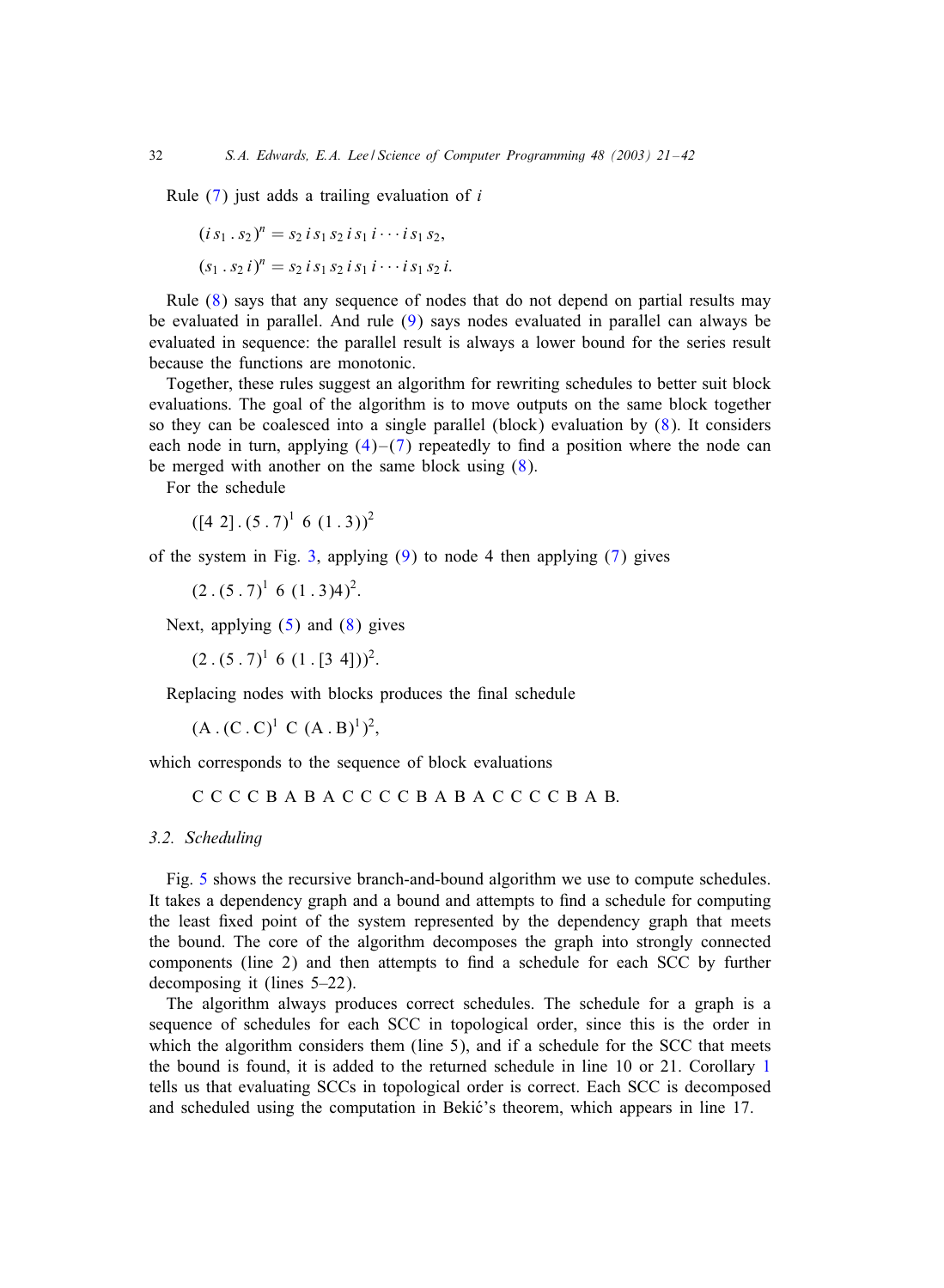<span id="page-12-0"></span>1: function schedule( $G, b$ ) returns  $(s, c)$ Decompose G into strongly-connected components  $G_1, \ldots, G_n$  $2:$  $b = \min\{b, \sum_{i=1}^{n} |G_i|^2 - |G_i| + 1\}$ Bound to meet  $3:$  $(s, c)$  = (the empty schedule, 0) Initialize the schedule and its cost  $4:$ for all strongly-connected components  $G_i$  in topological order do 5.  $b' = b - c - \sum_{i=i+1}^{n} |G_i|$ 6: Rough bound for this component if  $b' < |G_i|$  then  $7:$ return  $(0, \infty)$  $8<sub>1</sub>$ Scheduling is impossible in sub-linear cost if  $|G_i|=1$  then  $9:$ Schedule for a single node is the node  $10:$ Append  $G_i$  to s  $c=c+1$ Schedule a single node  $11$  $12:$ else  $s'$  = the empty schedule  $13:$ Best schedule for this component  $14:$ for all subsets X of  $G_i$  do  $(s'', c'')$  = schedule $(G_i - X, \left\lfloor \frac{b' - |X|^2}{|X| + 1} \right\rfloor)$  Schedule rest of component  $15:$ if  $|X|^2 + (|X|+1)c'' < b'$  then<br>  $s' = ([G_i] \cdot s'')^{|G_i|}$  $16:$ Evaluate this component using Bekić  $17:$  $b' = |X|^2 + (|X|+1)c''$  $18:$ Evaluation cost  $19:$ if  $s'$  is the empty schedule then return  $(0, \infty)$  $20:$ No schedule for this SCC met the bound  $21:$ Append  $s'$  to  $s$  $c=c+b'$ Add the cost of scheduling this component  $22:$  $23:$ if  $c \leq b$  then  $24:$ **return**  $(s, c)$ Met the bound  $25:$ else  $26:$ return  $(0,\infty)$ Could not find a low-cost schedule

Fig. 5. The branch-and-bound algorithm for finding the optimal schedule. Capital letters denote sets of nodes. Primed variables are associated with a strongly connected component, double-primed variables with part of a component. Selecting which subsets to consider and in what order in line 14 is the crux of the algorithm. Choosing these judiciously is the subject of Section [3.3.](#page-13-0)

The function begins by attempting to lower the given bound (line 3). It is always possible to evaluate an SCC by using Bekić's theorem with a  $Y$  function containing exactly 1 node. For an *n*-node SCC, this costs  $(n - 1)^2 + n = n^2 - n + 1$ : the estimate used in line 3. This upper bound is tight because a fully connected graph can require this many evaluations.

To schedule each SCC, the main loop (lines 5–22) begins by computing a bound for the SCC (line 6) by assuming all the remaining SCCs can be scheduled with linear cost. If this optimistic bound still requires the SCC to be scheduled in less than linear cost, then the function returns failure (line 8).

There are two ways an SCC can be scheduled. A trivial SCC consisting of a single node can always be scheduled with cost one, handled by lines  $10-11$ . Handling nontrivial SCCs, done in lines 12–22, is the main challenge.

The branching in this branch-and-bound algorithm comes from diFerent decompositions of each SCC. The most cost-eFective decomposition is rarely obvious, so the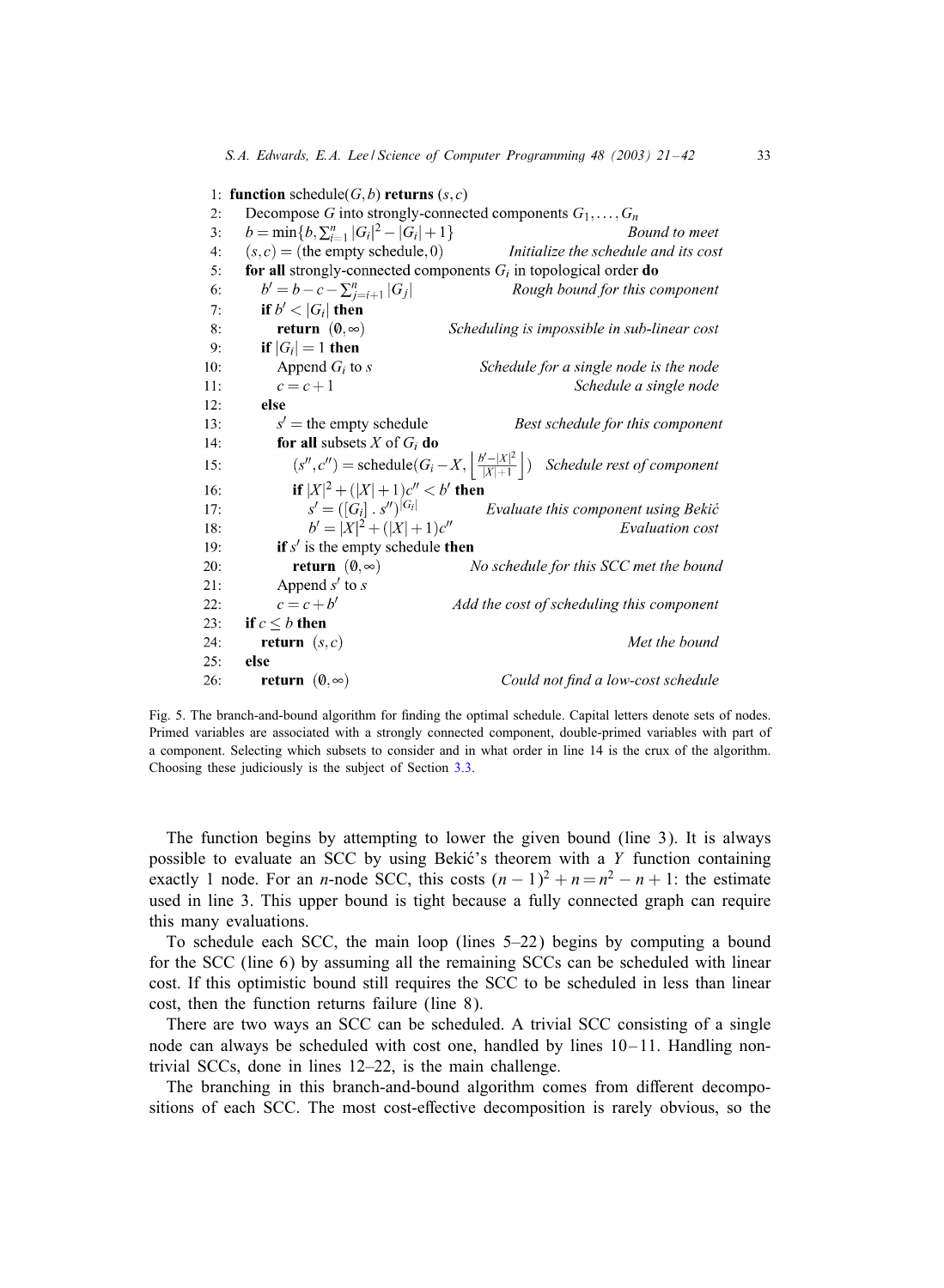<span id="page-13-0"></span>algorithm tests many diFerent ones, bounding the cost of the worst schedule it is willing to consider as better schedules are found.

Decomposing an SCC amounts to choosing the  $X$  function in Bekic's theorem—a set of nodes that will become an outer loop in the schedule. The next section discusses how diFerent subsets of each SCC are chosen in line 14; for the moment assume the algorithm considers all  $2<sup>n</sup> - 1$  possibilities.

The inner loop (lines  $14-18$ ) begins by calling the scheduler recursively to schedule the rest of the SCC (line 15). The bound deserves explanation. The cost of evaluating the entire SCC using Bekić's theorem is  $|X|^2 + (|X| + 1)c''$  (the expression in lines 16 and 18), where  $|X|$  is the number of nodes in the removed subset (the dimension of Bekić's X function) and  $c''$  is the cost of evaluating the nodes that remain. The bound in line 15 must be met to make this expression less than  $b'$ , the maximum cost allowed to evaluate the SCC.

If the cost  $c''$  of evaluating the rest of the nodes in the SCC is sufficiently low, the schedule that produced it is used to schedule the SCC (line 17) using the computation in Bekić's theorem, and its cost becomes the new bound.

If the algorithm finds a schedule for the SCC that meets the bound, the schedule for the SCC is appended to the schedule for the graph (line 21) and the cost of the component's schedule is added to the total schedule cost  $c$  (line 22). Note that since the SCCs are considered in topological order (line 5) and the schedule for each is appended to the schedule for the graph (lines 10 and 21), the SCCs are scheduled in topological order in accordance with Corollary [1.](#page-7-0)

Finally, if the cost of all the SCCs did not exceed the bound (line 23), the function returns a pair consisting of the schedule for the graph and its cost (line 24), otherwise the function returns failure (line 26).

#### 3.3. Finding efficient schedules

The branch-and-bound algorithm in Fig. [5](#page-12-0) will always find the most efficient schedule if it considers all  $2<sup>n</sup> - 1$  subsets in line 14, but this makes the algorithm very costly (exponential) to run. The branch-and-bound technique does tend to reduce the number of possibilities considered by attempting to trim the search space as much and as soon as possible, but the asymptotic running time remains exponential.

If we are resigned to considering all possible subsets in line 14, which appears to be necessary to find the optimal schedule, we consider them in an order that attempts to find tighter bounds more quickly to reduce the number that must be considered. We consider all subsets of size 1 first, then all subsets of size 2, and so forth. This order should lower the bound more quickly because the cost of evaluating an SCC using Beckić's theorem rises with the square of the size of the subset, as reflected in the cost computation in line 18.

If, however, we are willing settle for merely a good schedule instead of the optimum, we can greatly reduce scheduling time by using a heuristic that only considers some of the possible subsets. The motivation for this heuristic comes from the observation that an optimal partition of an SCC always breaks its strong connectivity, and that breaking strong connectivity requires making sure some subset of nodes in the resulting graph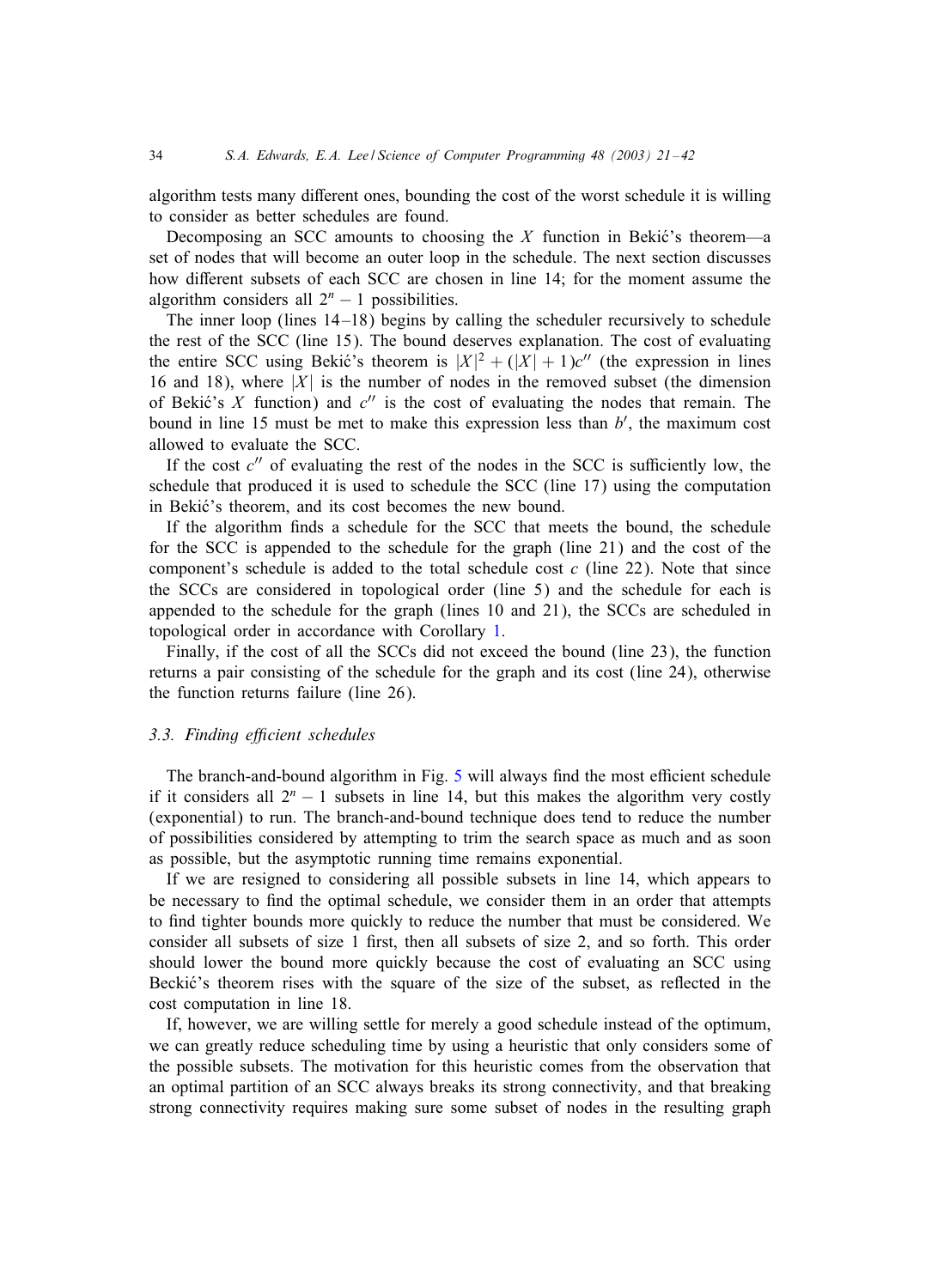

Fig. 6. The heuristic for partitioning an SCC in action. Nodes in K, the candidate kernel, are drawn normally. In each step, the heuristic returns the predecessors of  $K$  nodes, drawn in black, as a candidate subset  $X$ . (a) The initial  $K = \{6\}$  gives  $X = \{2, 4, 5, 7\}$ , (b) adding node 7 to K gives  $X = \{2, 4, 5\}$ , (c) node 5 added  $(X = \{2, 4\})$  and (d) node 2 added  $(X = \{3, 4\}, K = \{2, 5, 6, 7\})$ .

has no predecessors outside that set (Frank [\[25\]](#page-21-0) calls this a well-known result). If partitioning an SCC did not break strong connectivity, the remainder would consist of a single SCC that would have to be evaluated using Bekić's theorem. It would have been more efficient to have combined the two  $X$  functions rather than nesting the evaluation.

The heuristic tries to find a small subset of nodes to remove from the SCC to break strong connectivity. It does this by adding each node in the SCC one at a time to a set K. In each step, the heuristic returns a set X (used in line 14) which contains the predecessors of K. The branch-and-bound algorithm removes the  $X$  nodes from the graph, which usually makes  $K$  a kernel and thus breaks the strong connectivity of the graph. This does not break strong connectivity if  $X \cup K$  is the whole SCC, e.g., in a fully connected subgraph.

Fig. 6 illustrates how this heuristic chooses partitions (i.e., subsets of a strongly-connected component) for the dependency graph in Fig. [3b](#page-5-0). Initially,  $K$  is seeded with a single node,  $6$  (Fig. 6a). Its predecessors are nodes  $2, 4, 5$ , and  $7$ , so the first subset  $X = \{2, 4, 5, 7\}$ . Next, the algorithm adds one of the nodes in X to K, choosing the one that will produce the smallest  $X$  in the next step. Adding nodes 2 or 4 would add node 3 or 1 to  $X$ , but adding node 5 or 7 removes one node from  $X$ . The algorithm chooses 7 arbitrarily, returning  $X = \{2, 4, 5\}$  (Fig. 6b). The next step adds 5 to K, again because adding nodes 2 or 4 would add a node to  $X$  and adding 5 reduces the size of X. This produces  $X = \{2, 4\}$ , which turns out to be the best choice; however, the algorithm continues to produce new  $X$  sets until every node has been added to  $K$ .

This heuristic may not locate the optimal subset for two reasons. First, certain kernels are missed because only one node is ever added to the kernel set, even when there is a choice. Second, the optimal subset may be larger than the minimum—it may include nodes that are not required to break strong connectivity.

#### 4. Experimental results

To test the efficiency of the scheduling algorithm and the partition selection heuristics, we generated 304 block diagrams at random and found the minimum cost schedule for each using both the exact and heuristic scheduling algorithms. The exact algorithm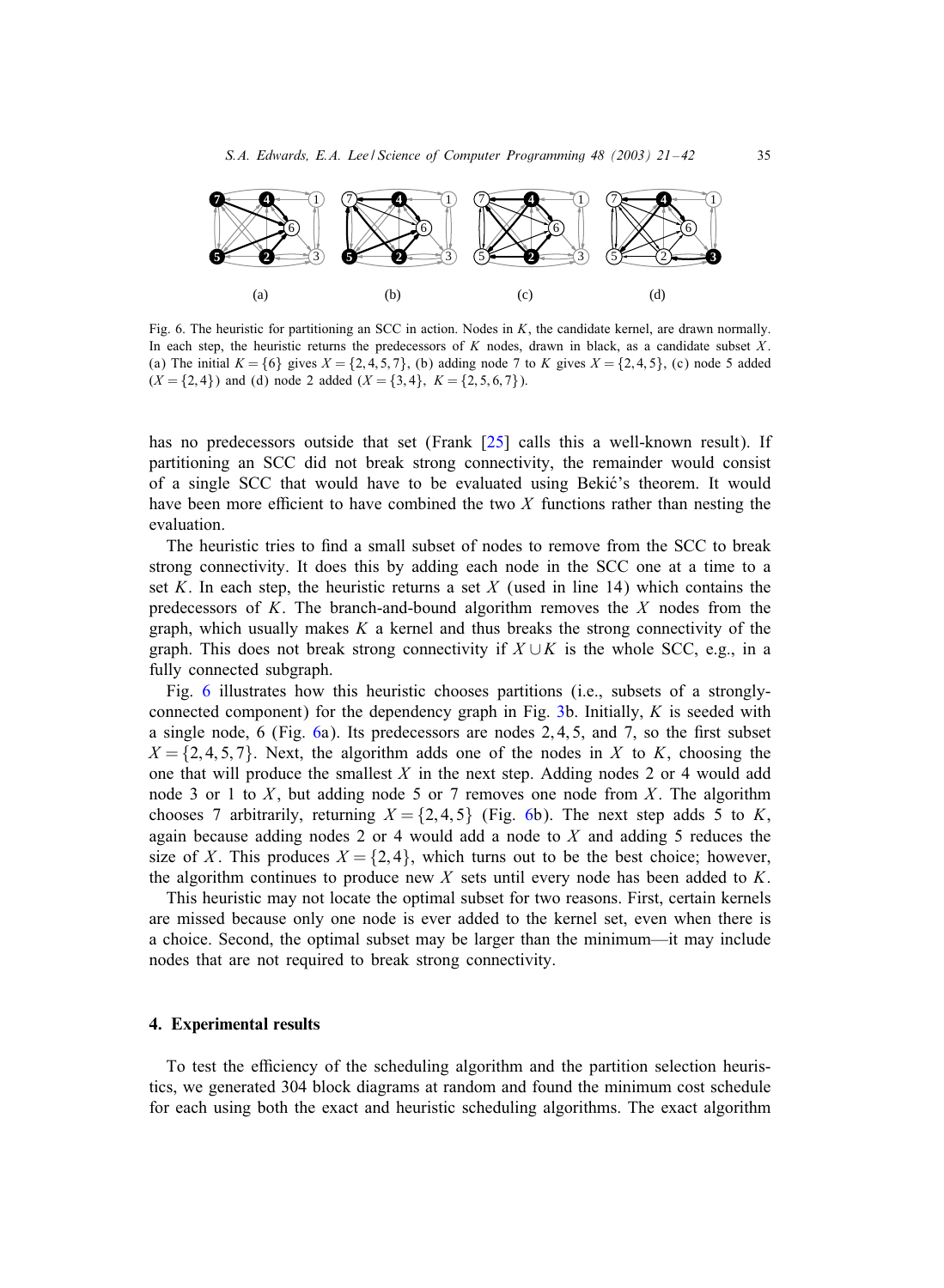

Fig. 7. Scheduling times for the exact and heuristic algorithms. Times are on a SPARCStation 10.

considers all possible subsets by first considering all subsets with one vertex, then all with two, and so forth: an exponential number of possibilities. The heuristic variant uses the algorithm described in the last section to choose small subsets within the branch-and-bound technique.

To create the random block diagrams, we generated 16 systems with two blocks, 16 with three blocks, etc., up to 20 blocks. For each block in a system, we independently selected a number of inputs and outputs at random from one to ten, uniformly distributed. Then, we connected each block's input to a block and output chosen at random.

All data were collected on a SPARCStation 10 with 96MB of main memory, although the program never consumed more than about 4 MB. All times include the time to initialize the program and load the system, typically a few hundred milliseconds.

Fig. 7 shows the time it took to schedule each system using the exact and heuristic algorithm. The number of outputs in the system is plotted horizontally (the sum of the number of outputs on each block—exactly the number of vertices in the dependency graph). The times are plotted vertically on a logarithmic scale. The exact algorithm required over 500s to compute a schedule for 98 systems (out of 304), but the heuristic always took less than 8 s.

From Fig. 7, it appears the time to run the exact algorithm varies substantially and grows quickly with problem size. The heuristic algorithm's run time also appears to be growing exponentially, but much more slowly and predictably.

Fig. [8](#page-16-0) shows the heuristic is exponentially more efficient than the exact algorithm. Although the speedup is between  $1 \times$  and  $2 \times$  about 40% of the time, and the heuristic is actually slower in about 20% of the cases, this is only the case when both the exact and heuristic times are fairly small. For longer times (e.g., 1 s or more), the heuristic partitioner is the clear winner by an exponentially growing margin.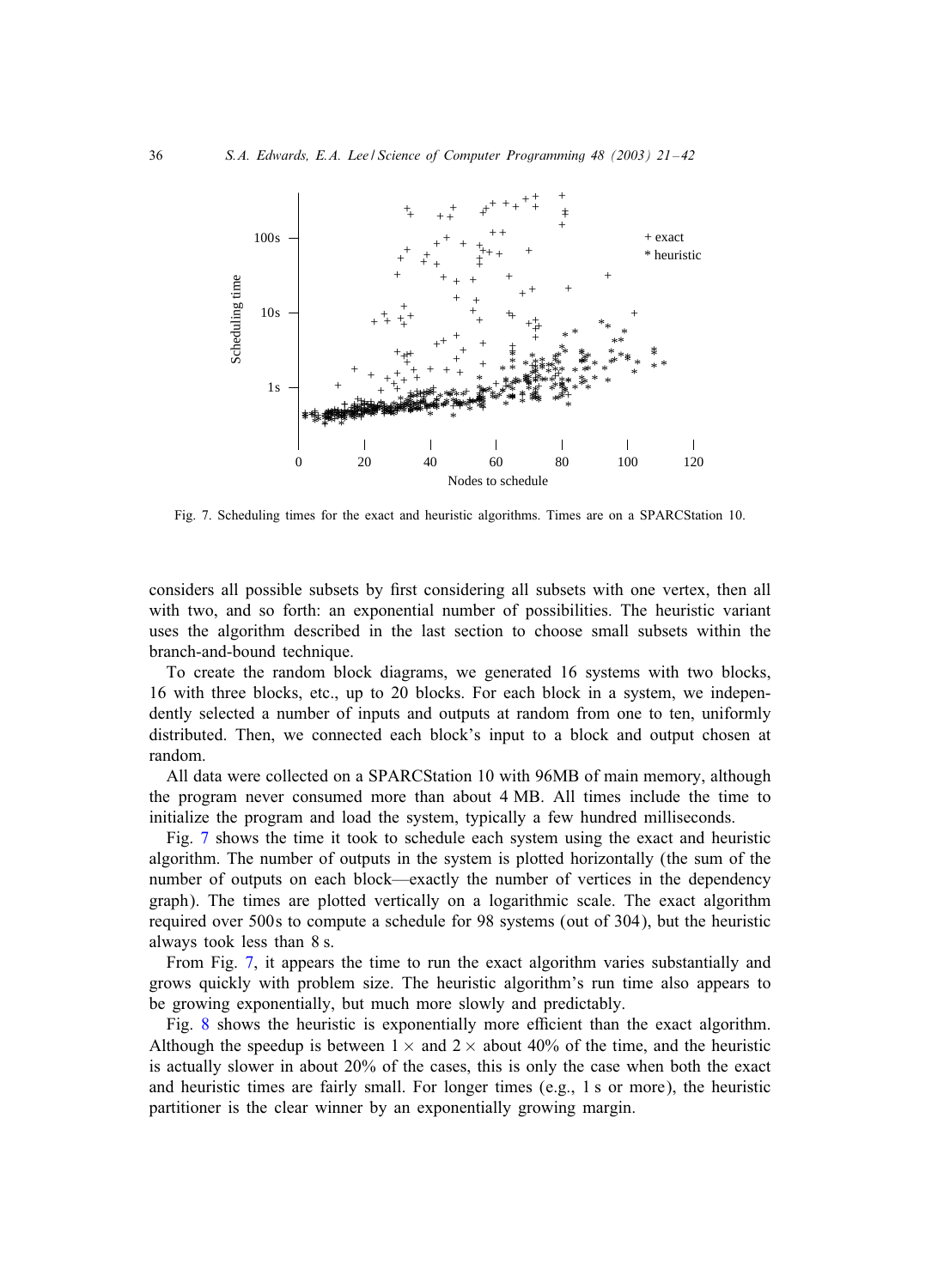<span id="page-16-0"></span>

Fig. 8. Scheduling time speedup due to the use of the heuristic as a function of exact times.



Fig. 9. The cost of running the heuristic as a function of the problem size.

To save time, the heuristic partitioner considers only a subset of all possible partitions. Unfortunately, it can miss the optimal partition, leading to the cost increases shown in Fig. 9. But this penalty is not devastating: the increase is  $\langle 12\% \rangle$  for more than an quarter of the cases. Interestingly, the additional cost does not appear to be related to the problem size, suggesting the heuristic will continue to work well for larger problems.

The cost of an optimal schedule for an *n*-node graph ranges from *n* to  $n^2 - n + 1$ . The graphs in Fig. [10](#page-17-0) bear this out—the cost of all schedules falls between the  $n$  and  $n<sup>2</sup>$  lines. However, more interestingly, the asymptotic bound appears to be closer to  $n^{1.5}$ . Of course, this is a function of the systems we chose to schedule, and there are systems whose optimal schedule costs  $n^2 - n + 1$ , but there do not appear to be many of them.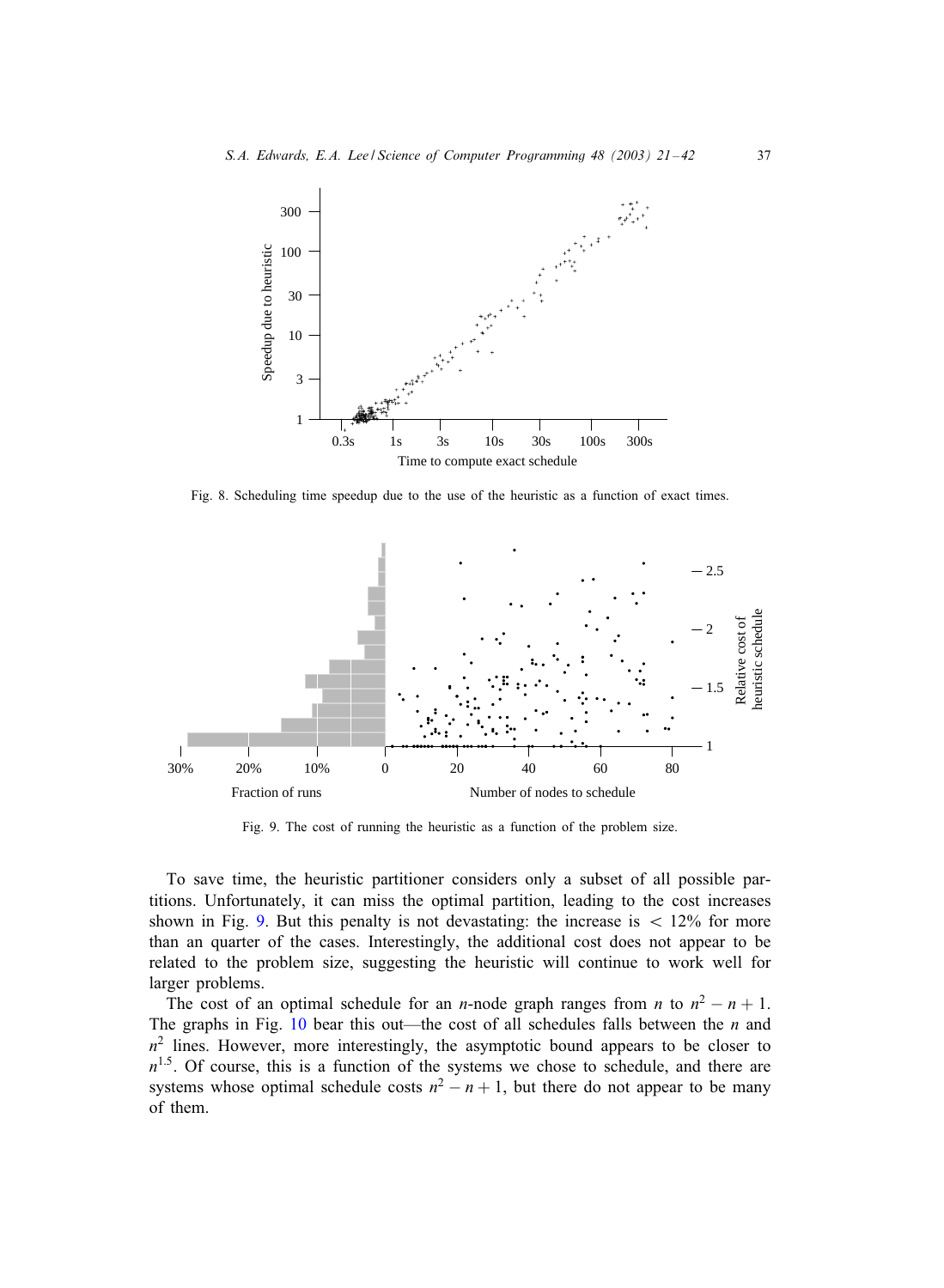<span id="page-17-0"></span>

Fig. 10. The cost of the schedule generated by the exact (a) and heuristic (b) schedulers as a function of problem size.

From these results, we conclude both the exact and heuristic partitioning schemes have merit. In many cases, finding the exact answer is computationally feasible, but when it is not, the heuristic scheme is much faster and produces comparable results half of the time within 25% of the optimal schedule, and rarely more than twice as bad.

# 5. Related work

This work arose from a desire to marry the heterogeneous philosophy of the Ptolemy project [\[16\]](#page-20-0) with the synchronous semantics of the Esterel language [\[11\]](#page-20-0). The Ptolemy system consists of domains that each implement a particular block-diagram language. The structure of these domains has followed Lee and Messerschmitt's Synchronous Dataflow  $[32,33]$  block diagram language, which can be executed by a very efficient scheduler that needs little information about the blocks apart from their connectivity. This approach of allowing blocks to be black boxes enables heterogeneous systems to be modeled hierarchically by nesting systems described in other domains within blocks. When we began the work presented in this paper (c. 1996) it was not clear that this same philosophy could be applied to the synchronous languages, whose execution then required detailed understanding not just of the components of the system but also of the system's state space.

Although Benveniste and Le Guernic's synchronous dataflow language SIGNAL [\[6\]](#page-20-0) also has provisions for dealing with instantaneous feedback, its solution is very language-specific. Instead, the semantics presented here follow from Berry's more general constructive semantics for Esterel  $[8,10]$ , which also address the instantaneous feedback problem. This grew out of his work on implementing Esterel programs in hardware [\[7,8\]](#page-20-0), which could produce irksome cyclic circuits. Malik's procedure for analyzing the meaning of such circuits [\[34,35\]](#page-21-0) provided a solution and connected the synchronous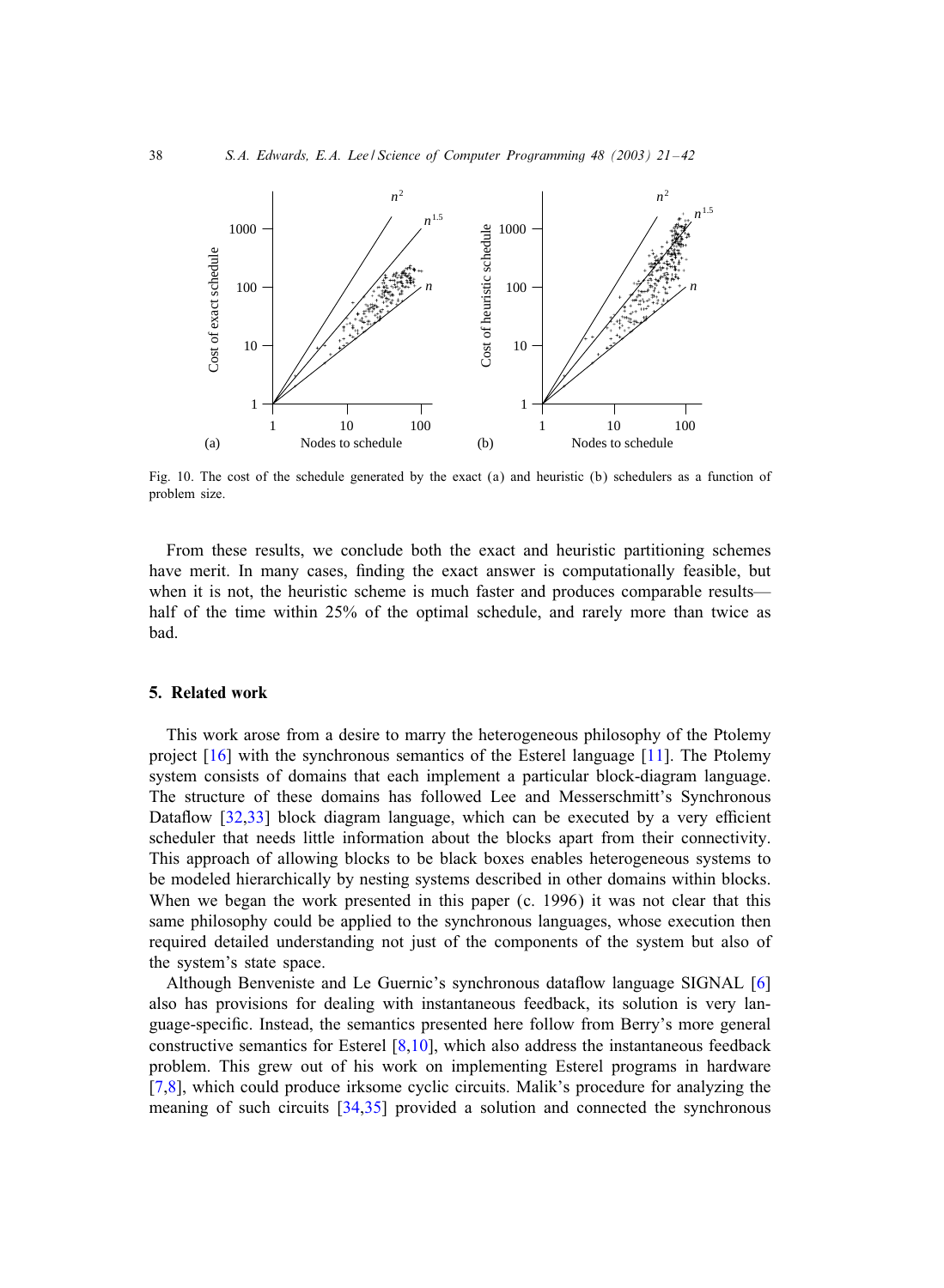semantics of Esterel with the fixpoint semantics long used in the denotational semantics community pioneered by Dana Scott and Christopher Strachey in the early 1970s [\[39\]](#page-21-0). Textbooks such as Gunter [\[26\]](#page-21-0) or Winskel [\[43\]](#page-21-0) describe this philosophy in detail.

Shiple, Berry, and Touati [\[40\]](#page-21-0) describe the procedure the Esterel V5 compiler uses to handle programs with instantaneous feedback: the program is first translated into a netlist using Berry's procedure [\[7,8\]](#page-20-0). We took the semantics of our block diagram language from the semantics of these netlists. Next, any strongly connected components in the netlist are unrolled using Bourdoncle's algorithm [\[13\]](#page-20-0) and the state space of the program explored symbolically [\[21\]](#page-20-0) using Binary Decision Diagrams [\[15,14\]](#page-20-0).

Our execution procedure amounts to using chaotic iteration to find the least fixed point. Chaotic iteration has been widely studied as a method for finding solutions to systems of equations [\[38\]](#page-21-0). One of its main advantages, which we do not exploit, is its ability to be used on parallel hardware without the need for synchronization [\[2\]](#page-20-0). A series of researchers have shown that chaotic iteration schemes converge under successively weaker conditions [\[41,42\]](#page-21-0). Wei notes that the computation will converge even if older intermediate results (say, those that might not have yet come from another processor running in parallel) are used. This result, stronger than we need, confirms our ability to evaluate blocks even though our analysis is done on a per-output basis.

Our scheduling technique builds on Bourdoncle's work [\[13\]](#page-20-0), which comes from the field of abstract program interpretation pioneered by Cousot and Cousot  $[22,23,24]$ . Our schedules are a strict superset of Bourdoncle's because we are able to remove more than one node at a time from strongly connected components, which can be a great advantage for highly connected graphs. Furthermore, our algorithm, when run in exact mode, can guarantee an optimal (lowest cost) schedule, whereas Bourdoncle's algorithm is a heuristic.

Berry and Sentovich [\[12\]](#page-20-0) present another technique for executing systems with constructive semantics (e.g., our block diagrams). Their goal, however, is execution within the asynchronous domain of the POLIS project's CFSMs [\[1,20\]](#page-20-0) which has no explicit scheduler, something that could be found in a distributed system. Thus, while their semantics are very similar to ours, their execution environment is far less disciplined and hence less predictable. It does, however, have the novel ability to pipeline the execution of a synchronous system. Caspi et al. [\[17,18\]](#page-20-0) propose a more disciplined mechanism for distributed implementations of synchronous systems, although theirs does not directly implement constructive semantics, instead assuming a system's behavior has been coded into a finite automaton.

The key difference between Esterel's constructive semantics  $[8,10,12]$  and ours is the admission of  $\perp$  values on signal values. For a program to be considered correct, Esterel's constructive semantics specifically prohibits the appearance of  $\perp$  on any signal, internal or otherwise, whereas our semantics permits this. As a result, our approach does not require systems to undergo the extensive analysis necessary to prove a program constructive to run it, unlike Esterel. While this does appear to permit seemingly erroneous systems under our scheme, it has the benefit of allowing heterogeneity, i.e., our systems can execute without the compiler/scheduler knowing details about the contents of the blocks.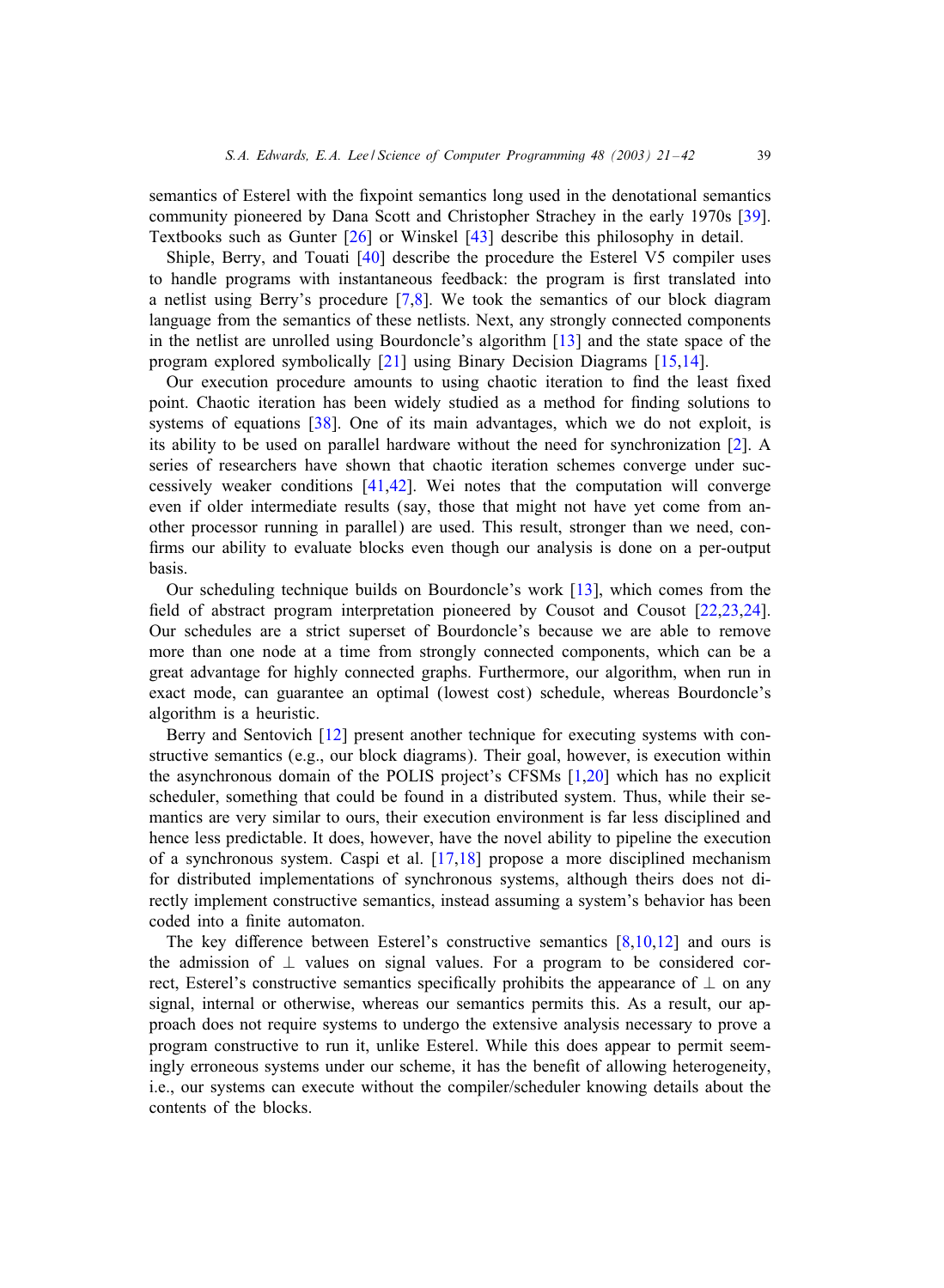Berry's group has an experimental system for performing separate compilation of Esterel modules. Each module is compiled into a separate netlist. Before the system runs, a linking phase wires these netlists together, which sometimes requires unrolling to address Esterel's reincarnation problem (an idiosyncrasy due to preemption constructs in Esterel, not shared by our block-diagram language). Finally, the resulting netlist is simulated using three-valued logic by traversing the in-memory network. This technique does not allow compile-time scheduling, and is probably not very efficient. To our knowledge, this work has not been published.

The Lustre language [\[19,](#page-20-0)[28\]](#page-21-0) explicitly prohibits zero-delay feedback loops and the compiler requires detailed understanding of the program. The compilation technique [\[29\]](#page-21-0) explores the state space of the system to build an automaton. A simple-minded search would produce many equivalent states, so the compiler employs a clever state minimization technique that removes these redundant states on the fly.

Benveniste et al. [\[5\]](#page-20-0) propose another approach to separate compilation of synchronous specifications based on characterizing functional dependencies among inputs and outputs on a single block. Rather than completely characterizing the  $I/O$  behavior of a block, they abstract it either structurally ("this output depends on this input") or functionally ("this output depends on this input when the block is in state A"). They still require, however, that the system have an acyclic computation order in every cycle, something they admit may not be trivial to prove.

#### 6. Conclusions

We have presented the semantics of a coordination language for synchronous software systems along with a practical implementation policy. It is novel in its ability to handle heterogeneous zero-delay software blocks with feedback and remain deterministic. The formal semantics for these systems is based on the least fixed point of a monotonic function on a finite partial order, and we presented an execution scheme that finds this least fixed point by executing the blocks in a fixed order according to a schedule.

The schedules are derived from a recursive strongly connected component decomposition of the system. Any schedule so derived is correct, but the cost of executing a particular schedule depends on the choice of nodes to remove from each SCC. We use a branch-and-bound algorithm to make good choices, and have both an exact way to develop the set of choices and a heuristic that greatly reduces the number of choices to consider at the expense of sometimes returning a non-optimal schedule.

The language and scheduler have been implemented as the SR Domain, part of the "Ptolemy Classic" environment available from [http://ptolemy.eecs.berkeley.edu/.](http://ptolemy.eecs.berkeley.edu/) There, blocks written in the other Ptolemy domains, including dataflow and discrete-event, can be imported into SR block diagrams to build heterogeneous simulations.

Almost certainly there are more sophisticated algorithms for choosing the nodes to remove from an SCC. It is an open question whether this scheduling problem is NP-hard, but we suspect it is due to the subtle relationship between a graph and the optimal schedule for it. However, since determining the minimum number of nodes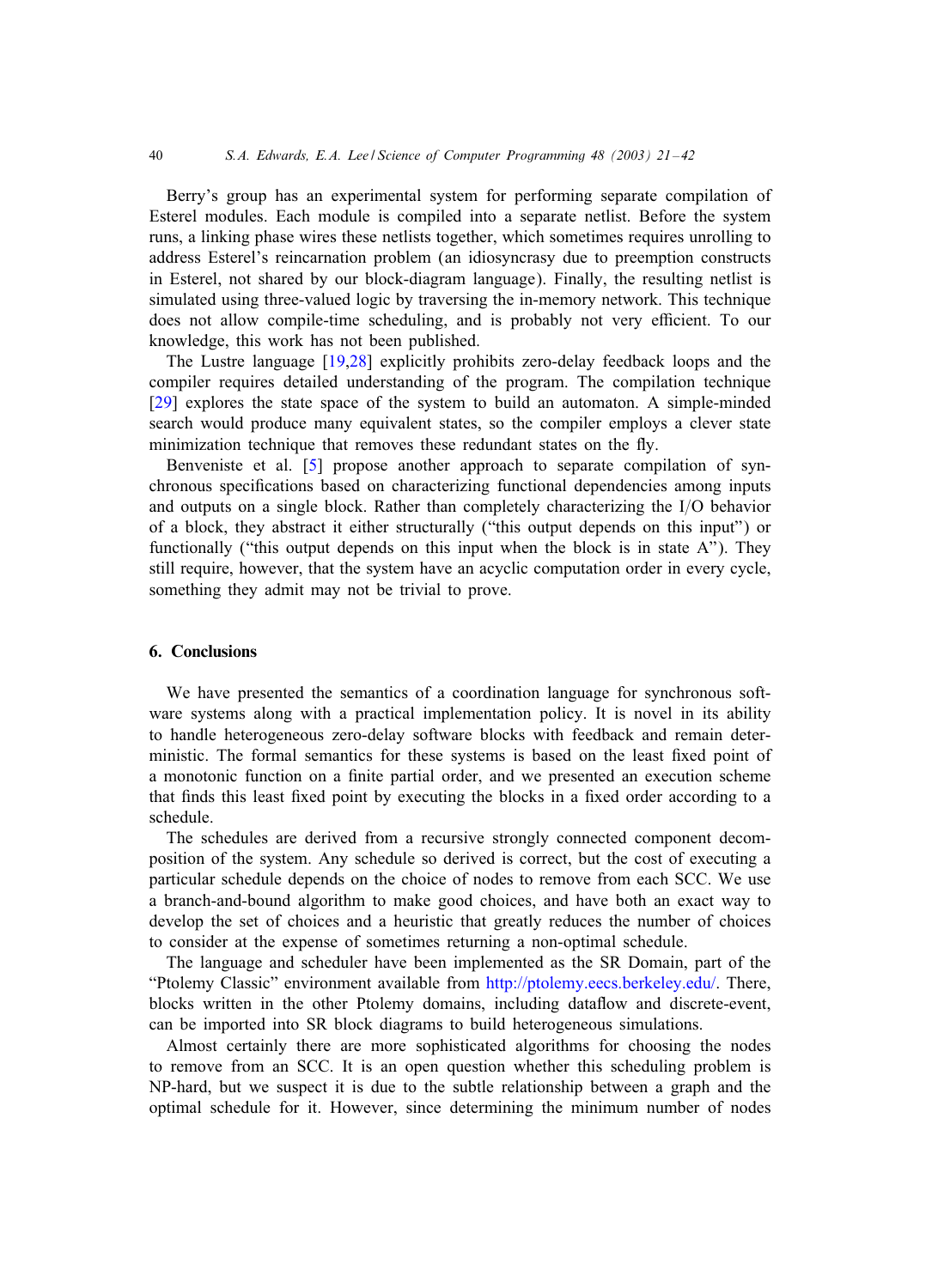<span id="page-20-0"></span>required to break the strong connectivity of a graph can be done in polynomial time with network flow algorithms, there is still hope for a polynomial-time algorithm.

### **References**

- [1] F. Balarin, P. Giusto, A. Jurecska, C. Passerone, E. Sentovich, B. Tabbara, M. Chiodo, H. Hsieh, L. Lavagno, A. Sangiovanni-Vincentelli, K. Suzuki, Hardware-Software Co-Design of Embedded Systems: The POLIS Approach, Kluwer, Boston, MA, 1997.
- [2] G.M. Baudet, Asynchronous iterative methods for multiprocessors, J. Assoc. Comput. Mach. 25 (2) (1978) 226–244.
- [3] H. Bekić, Definable operations in general algebras, and the theory of automata and flowcharts, in: C.B. Jones (Ed.), Programming Languages and Their Definition, Lecture Notes in Computer Science, Vol. 177, Springer, Berlin, 1984, pp. 30–55.
- [4] A. Benveniste, G. Berry, The synchronous approach to reactive real-time systems, Proc. IEEE 79 (9) (1991) 1270–1282.
- [5] A. Benveniste, B. Caillaud, P. Le Guernic, Compositionality in dataflow synchronous languages: specification & distributed code generation, Inform. Comput.  $163$  (2) (2000)  $125-171$ .
- [6] A. Benveniste, P. Le Guernic, Hybrid dynamical systems theory and the SIGNAL language, IEEE Trans. Automatic Control 35 (5) (1990) 535–546.
- [7] G. Berry, Esterel on hardware, Philos. Trans. Roy. Soc. London, Ser. A 339 (1992) 87–103, issue 1652, Mechanized Reasoning and Hardware Design.
- [8] G. Berry, The constructive semantics of pure Esterel, draft book, see <http://www.esterel.org> (1999).
- [9] G. Berry, The Esterel v5 Language Primer, Centre de Mathématiques Appliquées, part of the Esterel compiler distribution from <http://www.esterel.org> (July 2000).
- [10] G. Berry, Proof, Language and Interaction: Essays in Honour of Robin Milner, Chap. The Foundations of Esterel, MIT Press, Cambridge, MA, 2000.
- [11] G. Berry, G. Gonthier, The Esterel synchronous programming language: design, semantics, implementation, Sci. Comput. Program. 19 (2) (1992) 87–152.
- [12] G. Berry, E. Sentovich, An implementation of constructive synchronous programs in POLIS, Formal Methods System Design 17 (2) (2000) 165–191.
- [13] F. Bourdoncle, Efficient chaotic iteration strategies with widenings, in: Formal Methods in Programming and Their Applications: International Conference Proceedings, Lecture Notes in Computer Science, Vol. 735, Springer, Novosibirsk, Russia, 1993.
- [14] K.S. Brace, R.L. Rudell, R.E. Bryant, Efficient implementation of a BDD package, in: Proc. of the 27th Design Automation Conference, Orlando, FL, 1990, pp. 40-45.
- [15] R.E. Bryant, Graph-based algorithms for boolean function manipulation, IEEE Trans. Comput. C-35 (8) (1986) 677–691.
- [16] J.T. Buck, S. Ha, E.A. Lee, D.G. Messerschmitt, Ptolemy: a mixed-paradigm simulation/prototyping platform in C++, in: Proc. of the C++ at Work Conference, Santa Clara, CA, 1991.
- [17] P. Caspi, A. Girault, D. Pilaud, Distributing reactive systems, in: 7th Internat. Conf. on Parallel and Distributed Computing Systems, PDCS'94, ISCA, Las Vegas, NV, 1994.
- [18] P. Caspi, A. Girault, D. Pilaud, Automatic distribution of reactive systems for asynchronous networks of processors, IEEE Trans. Software Eng. 25 (3) (1999) 416–427.
- [19] P. Caspi, D. Pilaud, N. Halbwachs, J. A. Plaice, LUSTRE: a declarative language for programming synchronous systems, in: ACM Symp. on Principles of Programming Languages (POPL), Munich, 1987.
- [20] M. Chiodo, P. Giusto, A. Jurecska, L. Lavagno, H. Hsieh, A. Sangiovanni-Vincentelli, A formal specification model for hardware/software codesign, in: Proc. Internat. Workshop on Hardware-Software Codesign, Cambridge, MA, 1993.
- [21] O. Coudert, C. Berthet, J.C. Madre, Verification of synchronous sequential machines based on symbolic execution, in: J. Sifakis (Ed.), Proc. Workshop on Automatic Verification Methods for Finite State Systems, Lecture Notes in Computer Science, Vol. 407, Springer, Grenoble, France, 1989, pp. 365–373.